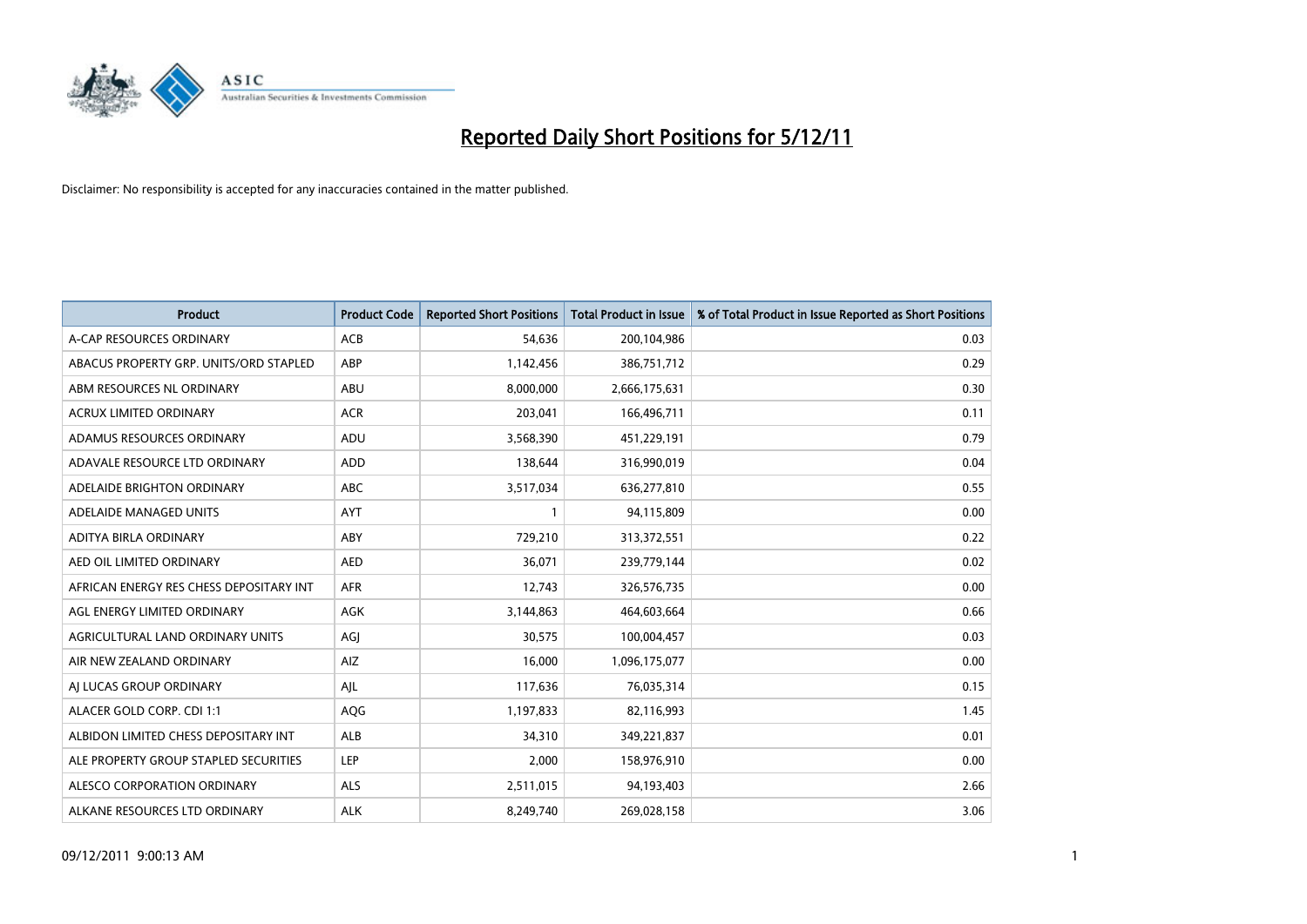

| <b>Product</b>                         | <b>Product Code</b> | <b>Reported Short Positions</b> | <b>Total Product in Issue</b> | % of Total Product in Issue Reported as Short Positions |
|----------------------------------------|---------------------|---------------------------------|-------------------------------|---------------------------------------------------------|
| ALLIANCE RESOURCES ORDINARY            | AGS                 | 77,221                          | 341,172,309                   | 0.02                                                    |
| ALLIED GOLD MIN PLC CDI 1:1            | <b>ALD</b>          | 5,261                           | 73,573,896                    | 0.01                                                    |
| ALLIED HEALTH LTD ORDINARY             | AHZ                 | 134,528                         | 656,324,383                   | 0.02                                                    |
| ALTONA MINING LTD ORDINARY             | <b>AOH</b>          | 800,419                         | 518,687,704                   | 0.16                                                    |
| ALUMINA LIMITED ORDINARY               | <b>AWC</b>          | 45,672,583                      | 2,440,196,187                 | 1.89                                                    |
| AMADEUS ENERGY ORDINARY                | AMU                 | 454,000                         | 275,167,211                   | 0.16                                                    |
| AMALGAMATED HOLDINGS ORDINARY          | <b>AHD</b>          | 115                             | 157,480,461                   | 0.00                                                    |
| AMCOR LIMITED ORDINARY                 | <b>AMC</b>          | 4,638,060                       | 1,221,776,347                 | 0.36                                                    |
| AMP LIMITED ORDINARY                   | AMP                 | 8,834,352                       | 2,854,672,784                 | 0.29                                                    |
| AMPELLA MINING ORDINARY                | AMX                 | 750,703                         | 205,985,108                   | 0.36                                                    |
| ANGLOGOLD ASHANTI CDI 5:1              | AGG                 | 1,000                           | 89,207,765                    | 0.00                                                    |
| ANSELL LIMITED ORDINARY                | <b>ANN</b>          | 2,627,882                       | 130,688,643                   | 2.01                                                    |
| ANTARES ENERGY LTD ORDINARY            | <b>AZZ</b>          | 69,495                          | 263,000,000                   | 0.03                                                    |
| ANZ BANKING GRP LTD ORDINARY           | ANZ                 | 22,706,137                      | 2,634,777,566                 | 0.83                                                    |
| APA GROUP STAPLED SECURITIES           | <b>APA</b>          | 7,052,181                       | 639,334,625                   | 1.10                                                    |
| APEX MINERALS NL ORDINARY              | <b>AXM</b>          | 885,146                         | 5,550,243,713                 | 0.02                                                    |
| APN EUROPEAN RETAIL UNITS STAPLED SEC. | <b>AEZ</b>          | 11,832                          | 544,910,660                   | 0.00                                                    |
| APN NEWS & MEDIA ORDINARY              | <b>APN</b>          | 26,232,974                      | 630,211,415                   | 4.14                                                    |
| AOUARIUS PLATINUM. ORDINARY            | <b>AOP</b>          | 3,257,748                       | 470,312,578                   | 0.68                                                    |
| AQUILA RESOURCES BONUS DEFERRED        | <b>AQABB</b>        | 198.974                         | 37,436,849                    | 0.52                                                    |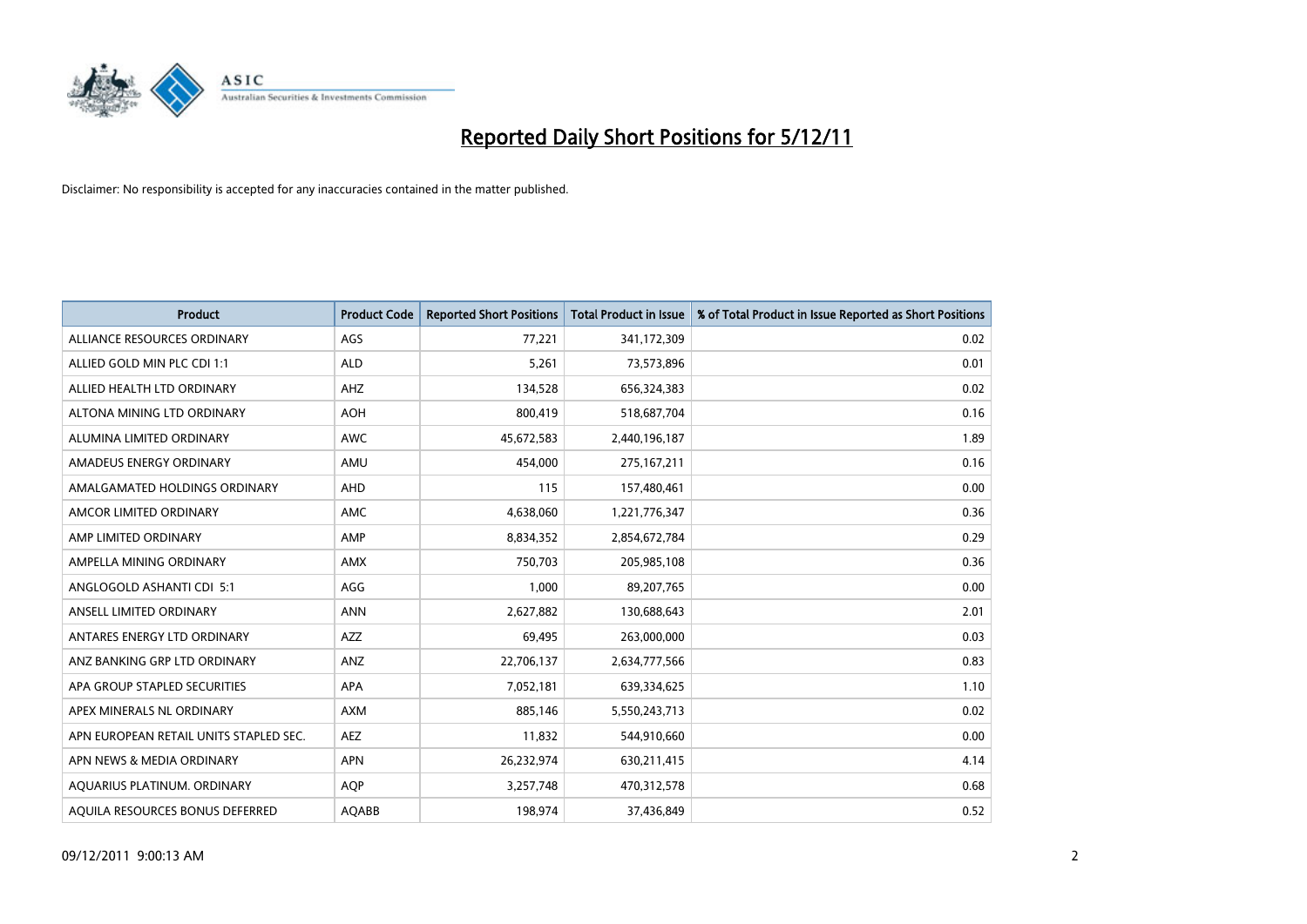

| <b>Product</b>                          | <b>Product Code</b> | <b>Reported Short Positions</b> | <b>Total Product in Issue</b> | % of Total Product in Issue Reported as Short Positions |
|-----------------------------------------|---------------------|---------------------------------|-------------------------------|---------------------------------------------------------|
| AQUILA RESOURCES ORDINARY               | <b>AQA</b>          | 6,875,366                       | 374,368,499                   | 1.82                                                    |
| ARAFURA RESOURCE LTD ORDINARY           | <b>ARU</b>          | 10,993,232                      | 367,980,342                   | 2.96                                                    |
| ARB CORPORATION ORDINARY                | ARP                 | 14,120                          | 72,481,302                    | 0.01                                                    |
| ARDENT LEISURE GROUP STAPLED SECURITIES | AAD                 | 414,370                         | 324,236,390                   | 0.12                                                    |
| ARISTOCRAT LEISURE ORDINARY             | <b>ALL</b>          | 24,822,747                      | 543,181,024                   | 4.57                                                    |
| ASCIANO LIMITED DEFERRED SETTLEMENT     | <b>AIODC</b>        | 15,409,727                      | 975,367,961                   | 1.56                                                    |
| ASG GROUP LIMITED ORDINARY              | <b>ASZ</b>          | 185.283                         | 171,456,889                   | 0.11                                                    |
| ASPEN GROUP ORD/UNITS STAPLED           | <b>APZ</b>          | 1,016,138                       | 591,084,183                   | 0.17                                                    |
| ASPIRE MINING LTD ORDINARY              | <b>AKM</b>          | 341,458                         | 620,594,556                   | 0.05                                                    |
| <b>ASTON RES LTD ORDINARY</b>           | <b>AZT</b>          | 2,088,015                       | 204,668,861                   | 1.02                                                    |
| ASTRO JAP PROP GROUP STAPLED SECURITIES | AJA                 | 29,855                          | 58,445,002                    | 0.04                                                    |
| ASX LIMITED ORDINARY                    | <b>ASX</b>          | 2,322,719                       | 175,136,729                   | 1.32                                                    |
| ATLANTIC LIMITED ORDINARY               | ATI                 | 83,408                          | 114,703,718                   | 0.07                                                    |
| ATLAS IRON LIMITED ORDINARY             | AGO                 | 16,666,162                      | 894,384,560                   | 1.83                                                    |
| <b>AURORA OIL &amp; GAS ORDINARY</b>    | <b>AUT</b>          | 11,557,023                      | 411,655,343                   | 2.80                                                    |
| AUSDRILL LIMITED ORDINARY               | ASL                 | 93,095                          | 302,888,156                   | 0.02                                                    |
| AUSENCO LIMITED ORDINARY                | AAX                 | 1,248,984                       | 123,258,843                   | 1.00                                                    |
| AUSTAL LIMITED ORDINARY                 | <b>ASB</b>          | 305,605                         | 188,069,638                   | 0.16                                                    |
| AUSTAR UNITED ORDINARY                  | <b>AUN</b>          | 9,674,876                       | 1,271,505,737                 | 0.75                                                    |
| AUSTBROKERS HOLDINGS ORDINARY           | <b>AUB</b>          | $\overline{2}$                  | 55,419,436                    | 0.00                                                    |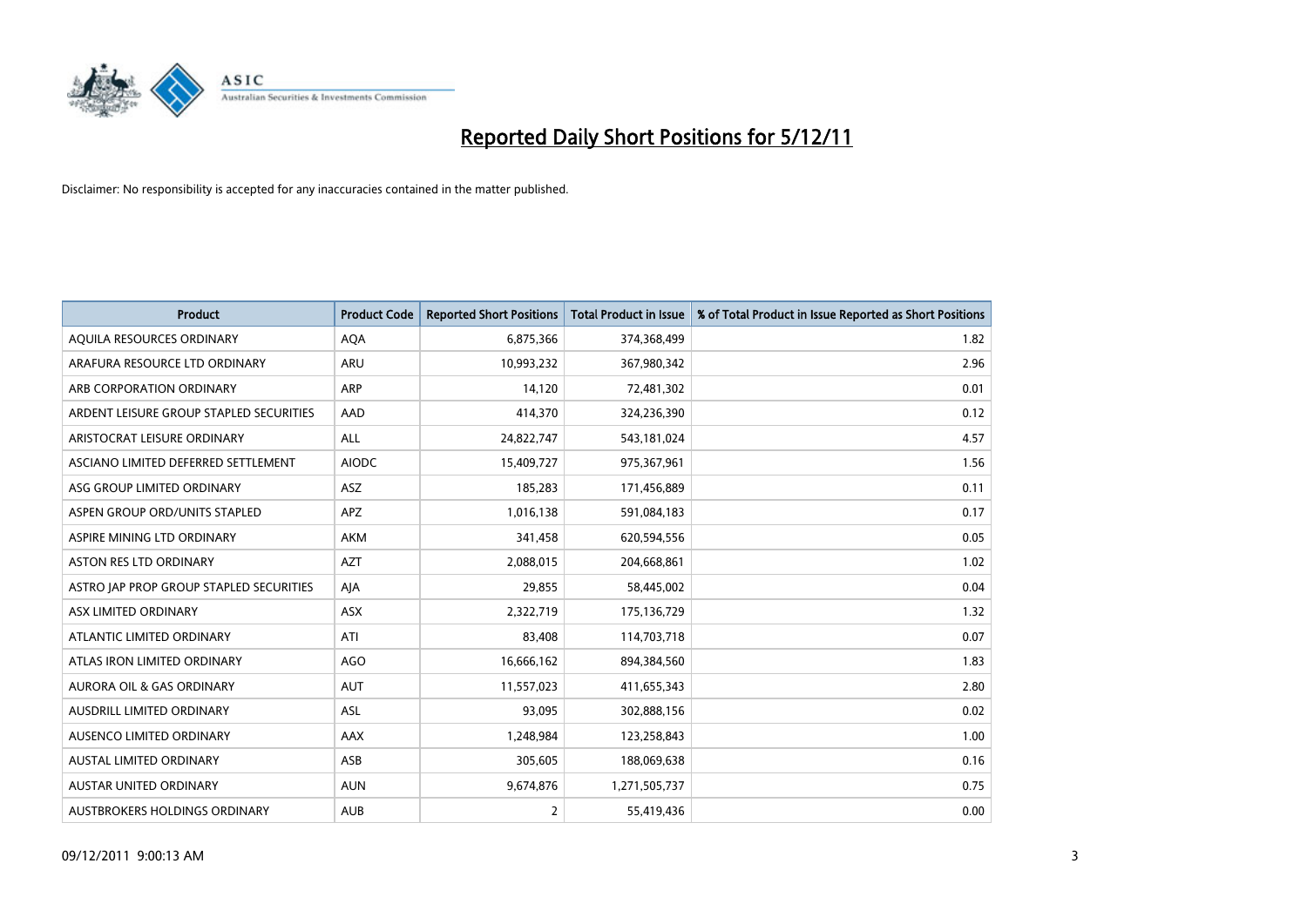

| <b>Product</b>                       | <b>Product Code</b> | <b>Reported Short Positions</b> | <b>Total Product in Issue</b> | % of Total Product in Issue Reported as Short Positions |
|--------------------------------------|---------------------|---------------------------------|-------------------------------|---------------------------------------------------------|
| AUSTIN ENGINEERING ORDINARY          | <b>ANG</b>          | 42.415                          | 72,014,403                    | 0.05                                                    |
| <b>AUSTRALAND ASSETS ASSETS</b>      | AAZPB               | 1,168                           | 2,750,000                     | 0.04                                                    |
| AUSTRALAND PROPERTY STAPLED SECURITY | <b>ALZ</b>          | 508,695                         | 576,846,597                   | 0.07                                                    |
| AUSTRALIAN AGRICULT, ORDINARY        | AAC                 | 948,493                         | 312,892,824                   | 0.29                                                    |
| <b>AUSTRALIAN EDUCATION UNITS</b>    | <b>AEU</b>          | 625,000                         | 175,465,397                   | 0.36                                                    |
| AUSTRALIAN INFRASTR, UNITS/ORDINARY  | <b>AIX</b>          | 12,379,123                      | 620,733,944                   | 1.99                                                    |
| AUSTRALIAN MINES LTD ORDINARY        | <b>AUZ</b>          | 1,400,000                       | 636,910,317                   | 0.22                                                    |
| AUSTRALIAN PHARM, ORDINARY           | API                 | 700,790                         | 488,115,883                   | 0.14                                                    |
| AUTOMOTIVE HOLDINGS ORDINARY         | <b>AHE</b>          | 4,743                           | 260,579,682                   | 0.00                                                    |
| AVEXA LIMITED ORDINARY               | <b>AVX</b>          | 243,657                         | 847,688,779                   | 0.03                                                    |
| AWE LIMITED ORDINARY                 | <b>AWE</b>          | 1,855,132                       | 521,871,941                   | 0.36                                                    |
| AZIMUTH RES LTD ORDINARY             | <b>AZH</b>          | 100,000                         | 378,909,058                   | 0.03                                                    |
| AZUMAH RESOURCES ORDINARY            | <b>AZM</b>          | 313,315                         | 282,020,356                   | 0.11                                                    |
| <b>BANDANNA ENERGY ORDINARY</b>      | <b>BND</b>          | 1,217,351                       | 528,481,199                   | 0.22                                                    |
| BANK OF QUEENSLAND. ORDINARY         | <b>BOQ</b>          | 10,591,644                      | 225,369,547                   | 4.69                                                    |
| <b>BANNERMAN RESOURCES ORDINARY</b>  | <b>BMN</b>          | 135,060                         | 234,435,934                   | 0.06                                                    |
| <b>BASE RES LIMITED ORDINARY</b>     | <b>BSE</b>          | 1,344,319                       | 460,440,029                   | 0.30                                                    |
| BATHURST RESOURCES ORDINARY          | <b>BTU</b>          | 12,074,072                      | 689,447,997                   | 1.74                                                    |
| <b>BAUXITE RESOURCE LTD ORDINARY</b> | <b>BAU</b>          | 123,797                         | 235,379,896                   | 0.06                                                    |
| BC IRON LIMITED ORDINARY             | <b>BCI</b>          | 80,226                          | 95,311,000                    | 0.09                                                    |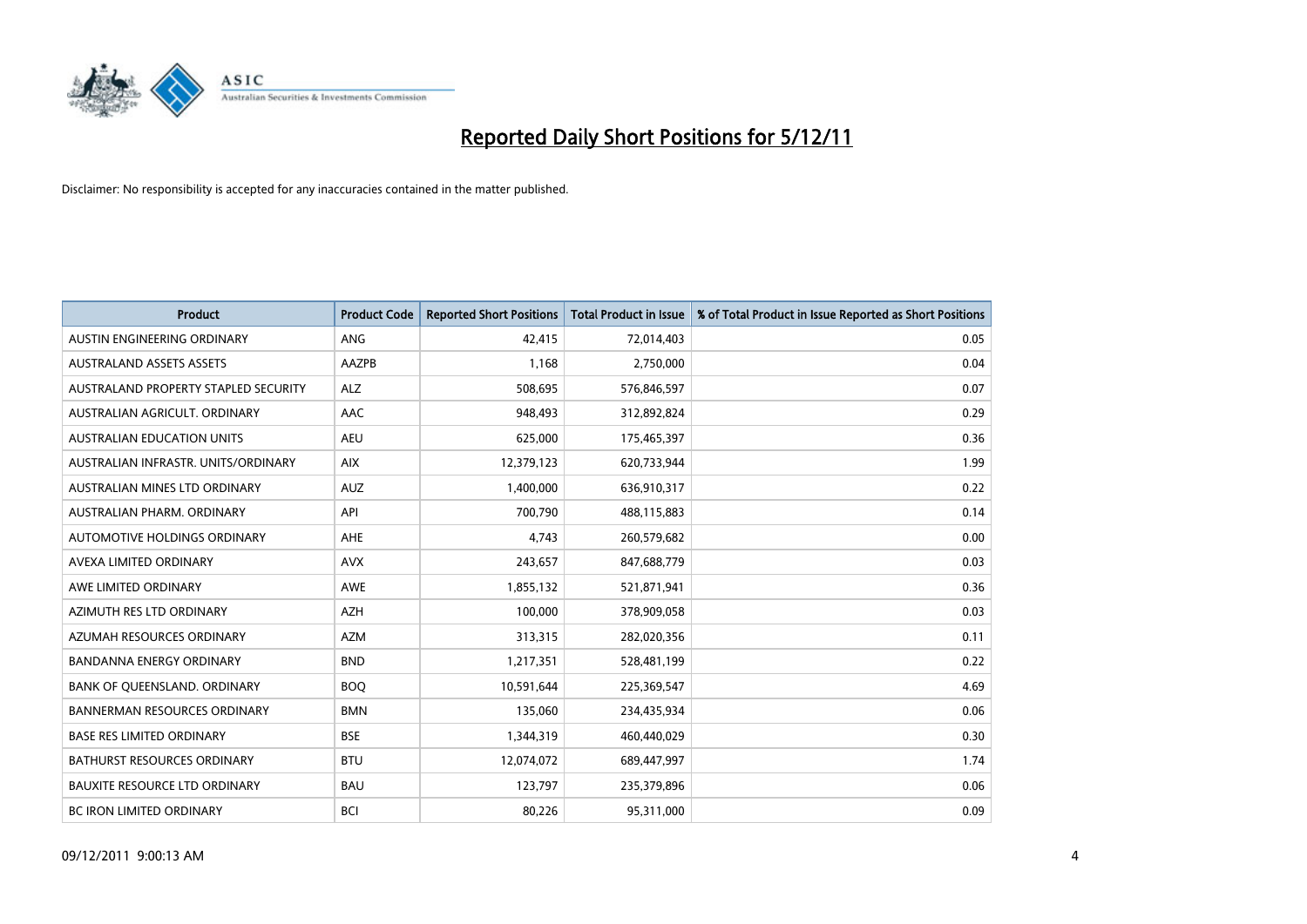

| <b>Product</b>                       | <b>Product Code</b> | <b>Reported Short Positions</b> | <b>Total Product in Issue</b> | % of Total Product in Issue Reported as Short Positions |
|--------------------------------------|---------------------|---------------------------------|-------------------------------|---------------------------------------------------------|
| <b>BEACH ENERGY LIMITED ORDINARY</b> | <b>BPT</b>          | 7,182,474                       | 1,107,635,932                 | 0.64                                                    |
| BEADELL RESOURCE LTD ORDINARY        | <b>BDR</b>          | 3,107,319                       | 657,906,946                   | 0.47                                                    |
| BENDIGO AND ADELAIDE ORDINARY        | <b>BEN</b>          | 5,846,572                       | 365,816,262                   | 1.59                                                    |
| BERKELEY RESOURCES ORDINARY          | <b>BKY</b>          | 221,658                         | 174,298,273                   | 0.12                                                    |
| BETASHARES ASX RES ETF UNITS         | <b>ORE</b>          | 88,220                          | 4,519,665                     | 1.95                                                    |
| <b>BHP BILLITON LIMITED ORDINARY</b> | <b>BHP</b>          | 31,841,178                      | 3,211,496,105                 | 0.98                                                    |
| <b>BILLABONG ORDINARY</b>            | <b>BBG</b>          | 28,082,420                      | 255,102,103                   | 10.97                                                   |
| <b>BIONOMICS LIMITED ORDINARY</b>    | <b>BNO</b>          | 3,793                           | 344,751,779                   | 0.00                                                    |
| <b>BIOTA HOLDINGS ORDINARY</b>       | <b>BTA</b>          | 1,489,281                       | 181,703,711                   | 0.81                                                    |
| <b>BISALLOY STEEL ORDINARY</b>       | <b>BIS</b>          | 84.480                          | 216,455,965                   | 0.04                                                    |
| BKI INVESTMENT LTD ORDINARY          | BKI                 | 508                             | 425,549,573                   | 0.00                                                    |
| <b>BLACKTHORN RESOURCES ORDINARY</b> | <b>BTR</b>          | 35,848                          | 122,918,000                   | 0.03                                                    |
| <b>BLUESCOPE STEEL LTD ORDINARY</b>  | <b>BSL</b>          | 66,022,481                      | 2,700,192,934                 | 2.43                                                    |
| BLUESCOPE STEEL LTD RIGHTS 07-DEC-11 | <b>BSLR</b>         | 3,423,282                       | 1,479,336,285                 | 0.23                                                    |
| <b>BOART LONGYEAR ORDINARY</b>       | <b>BLY</b>          | 3,645,291                       | 461,163,412                   | 0.79                                                    |
| <b>BOOM LOGISTICS ORDINARY</b>       | <b>BOL</b>          | 337,999                         | 465,011,147                   | 0.07                                                    |
| BORAL LIMITED, ORDINARY              | <b>BLD</b>          | 31,361,184                      | 744,729,957                   | 4.20                                                    |
| BOTSWANA METALS LTD ORDINARY         | <b>BML</b>          | 7,000                           | 143,717,013                   | 0.00                                                    |
| <b>BOW ENERGY LIMITED ORDINARY</b>   | <b>BOW</b>          | 525,920                         | 361,926,672                   | 0.14                                                    |
| <b>BRADKEN LIMITED ORDINARY</b>      | <b>BKN</b>          | 2,560,496                       | 166,624,800                   | 1.51                                                    |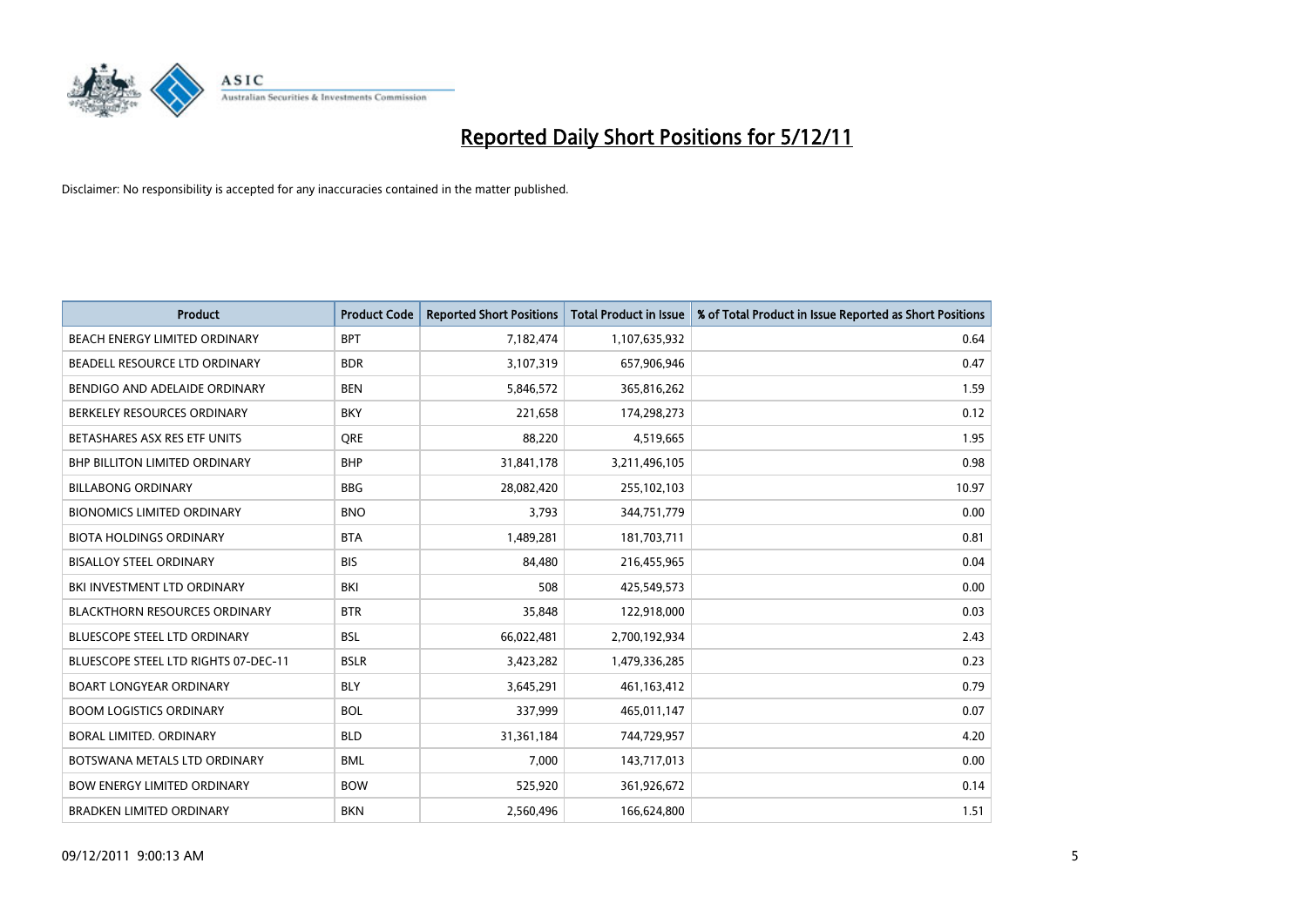

| <b>Product</b>                       | <b>Product Code</b> | <b>Reported Short Positions</b> | <b>Total Product in Issue</b> | % of Total Product in Issue Reported as Short Positions |
|--------------------------------------|---------------------|---------------------------------|-------------------------------|---------------------------------------------------------|
| <b>BRAMBLES LIMITED ORDINARY</b>     | <b>BXB</b>          | 14,388,274                      | 1,480,318,057                 | 0.95                                                    |
| <b>BREVILLE GROUP LTD ORDINARY</b>   | <b>BRG</b>          | 2,739                           | 130,095,322                   | 0.00                                                    |
| <b>BRICKWORKS LIMITED ORDINARY</b>   | <b>BKW</b>          | 69,960                          | 147,567,333                   | 0.04                                                    |
| <b>BROCKMAN RESOURCES ORDINARY</b>   | <b>BRM</b>          | 88,875                          | 144,803,151                   | 0.05                                                    |
| BT INVESTMENT MNGMNT ORDINARY        | <b>BTT</b>          | 1,129,912                       | 267,906,977                   | 0.42                                                    |
| <b>BURU ENERGY ORDINARY</b>          | <b>BRU</b>          | 912,623                         | 214,625,477                   | 0.43                                                    |
| <b>BWP TRUST ORDINARY UNITS</b>      | <b>BWP</b>          | 452.160                         | 520,012,793                   | 0.09                                                    |
| CABCHARGE AUSTRALIA ORDINARY         | CAB                 | 560,832                         | 120,437,014                   | 0.45                                                    |
| CALTEX AUSTRALIA ORDINARY            | <b>CTX</b>          | 6,413,344                       | 270,000,000                   | 2.37                                                    |
| <b>CAMPBELL BROTHERS ORDINARY</b>    | <b>CPB</b>          | 1,433,325                       | 67,503,411                    | 2.12                                                    |
| CAPE LAMBERT RES LTD ORDINARY        | <b>CFE</b>          | 979,789                         | 652,171,792                   | 0.14                                                    |
| CARABELLA RES LTD ORDINARY           | <b>CLR</b>          | 11,648                          | 104,603,539                   | 0.01                                                    |
| <b>CARBON ENERGY ORDINARY</b>        | <b>CNX</b>          | 496,369                         | 767,391,062                   | 0.06                                                    |
| <b>CARDNO LIMITED ORDINARY</b>       | CDD                 | 4.080                           | 110,922,316                   | 0.00                                                    |
| CARNARVON PETROLEUM ORDINARY         | <b>CVN</b>          | 1,762,049                       | 693,320,634                   | 0.26                                                    |
| <b>CARNEGIE WAVE ENERGY ORDINARY</b> | <b>CWE</b>          | 83,000                          | 901,487,627                   | 0.01                                                    |
| <b>CARPATHIAN RESOURCES ORDINARY</b> | <b>CPN</b>          | 75,000                          | 304,535,101                   | 0.02                                                    |
| CARPENTARIA EXP. LTD ORDINARY        | CAP                 | 9,777                           | 98,991,301                    | 0.01                                                    |
| CARSALES.COM LTD ORDINARY            | <b>CRZ</b>          | 12,830,814                      | 234,011,831                   | 5.47                                                    |
| <b>CASH CONVERTERS ORDINARY</b>      | CCV                 | 55,296                          | 379,761,025                   | 0.01                                                    |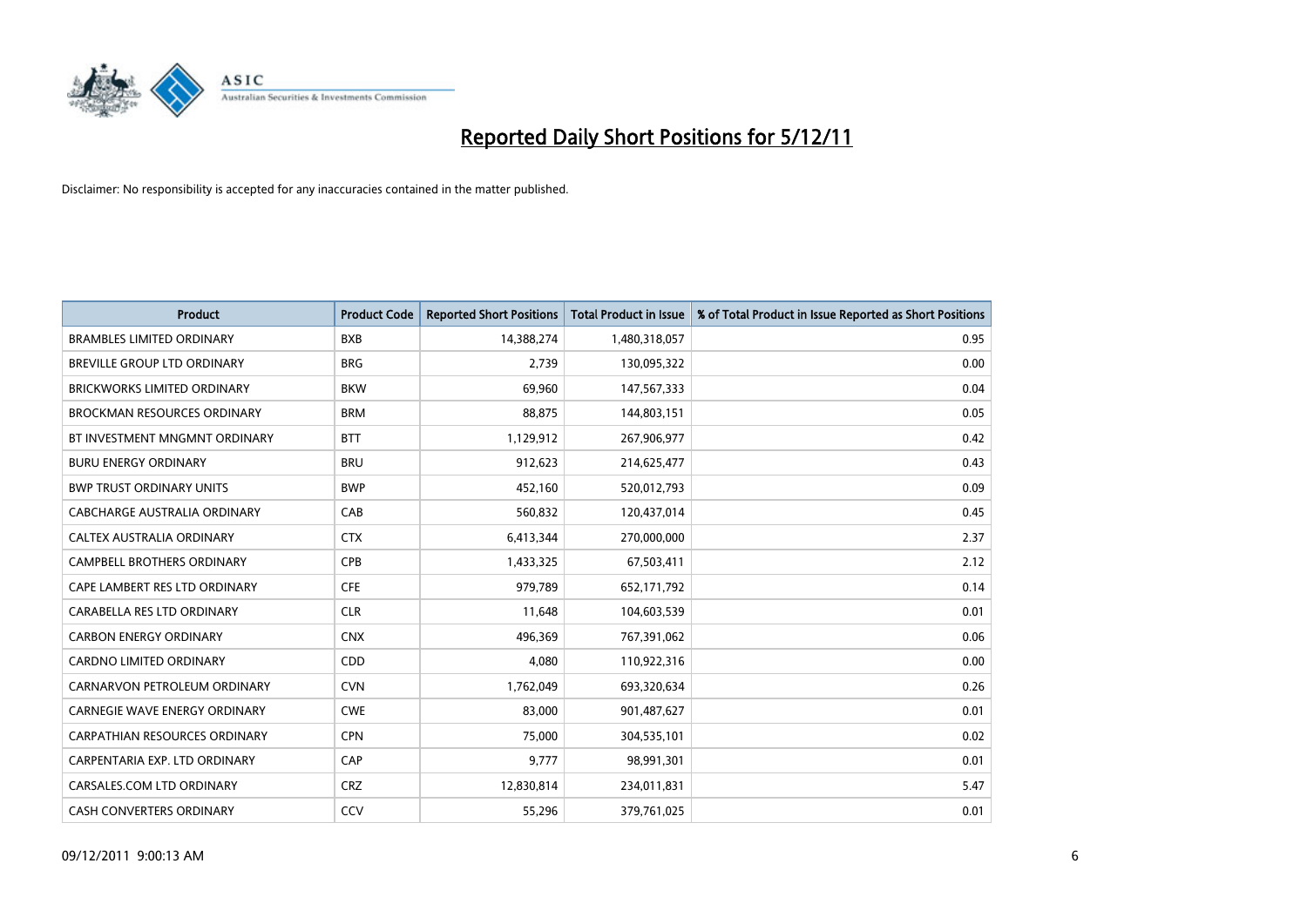

| <b>Product</b>                                | <b>Product Code</b> | <b>Reported Short Positions</b> | <b>Total Product in Issue</b> | % of Total Product in Issue Reported as Short Positions |
|-----------------------------------------------|---------------------|---------------------------------|-------------------------------|---------------------------------------------------------|
| <b>CASPIAN OIL &amp; GAS ORDINARY</b>         | <b>CIG</b>          | 50,000                          | 1,331,500,513                 | 0.00                                                    |
| <b>CELLNET GROUP ORDINARY</b>                 | <b>CLT</b>          | 1,342                           | 60,978,107                    | 0.00                                                    |
| CENTRAL PETROLEUM ORDINARY                    | <b>CTP</b>          | 11,455                          | 1,073,304,842                 | 0.00                                                    |
| CENTRO PROPERTIES UNITS/ORD STAPLED           | <b>CNP</b>          | 2,537                           | 972,414,514                   | 0.00                                                    |
| CENTRO RETAIL AUST DEFERRED SETTLEMENT        | <b>CRF</b>          | 143,104                         | 1,340,727,759                 | 0.01                                                    |
| <b>CENTRO RETAIL GROUP STAPLED SECURITIES</b> | <b>CER</b>          | 2,103,061                       | 2,286,399,424                 | 0.09                                                    |
| <b>CERAMIC FUEL CELLS ORDINARY</b>            | <b>CFU</b>          | 317,622                         | 1,262,577,415                 | 0.03                                                    |
| <b>CFS RETAIL PROPERTY UNITS</b>              | <b>CFX</b>          | 66,209,486                      | 2,839,591,911                 | 2.34                                                    |
| <b>CGA MINING LIMITED ORDINARY</b>            | <b>CGX</b>          | 6,460                           | 333,475,726                   | 0.00                                                    |
| <b>CHALICE GOLD MINES ORDINARY</b>            | <b>CHN</b>          | 200                             | 250,030,886                   | 0.00                                                    |
| CHALLENGER DIV.PRO. STAPLED UNITS             | <b>CDI</b>          | 154,138                         | 888,390,542                   | 0.01                                                    |
| <b>CHALLENGER INFRAST, STAPLED UNITS</b>      | <b>CIF</b>          | 41,127                          | 316,223,785                   | 0.01                                                    |
| <b>CHALLENGER LIMITED ORDINARY</b>            | CGF                 | 4,830,653                       | 552,513,723                   | 0.87                                                    |
| <b>CHANDLER MACLEOD LTD ORDINARY</b>          | <b>CMG</b>          | 11,970                          | 466,466,720                   | 0.00                                                    |
| CHARTER HALL GROUP STAPLED US PROHIBIT.       | <b>CHC</b>          | 116,341                         | 308,040,283                   | 0.04                                                    |
| <b>CHARTER HALL OFFICE UNIT</b>               | COO                 | 5,445,452                       | 493,319,730                   | 1.10                                                    |
| <b>CHARTER HALL RETAIL UNITS</b>              | <b>COR</b>          | 1,298,026                       | 299,628,571                   | 0.43                                                    |
| <b>CHORUS LIMITED ORDINARY</b>                | <b>CNU</b>          | 1,661,878                       | 385,082,123                   | 0.43                                                    |
| CITIGOLD CORP LTD ORDINARY                    | <b>CTO</b>          | 2,059,217                       | 1,105,078,301                 | 0.18                                                    |
| CLINUVEL PHARMACEUT. ORDINARY                 | CUV                 | 4,127                           | 30,394,206                    | 0.01                                                    |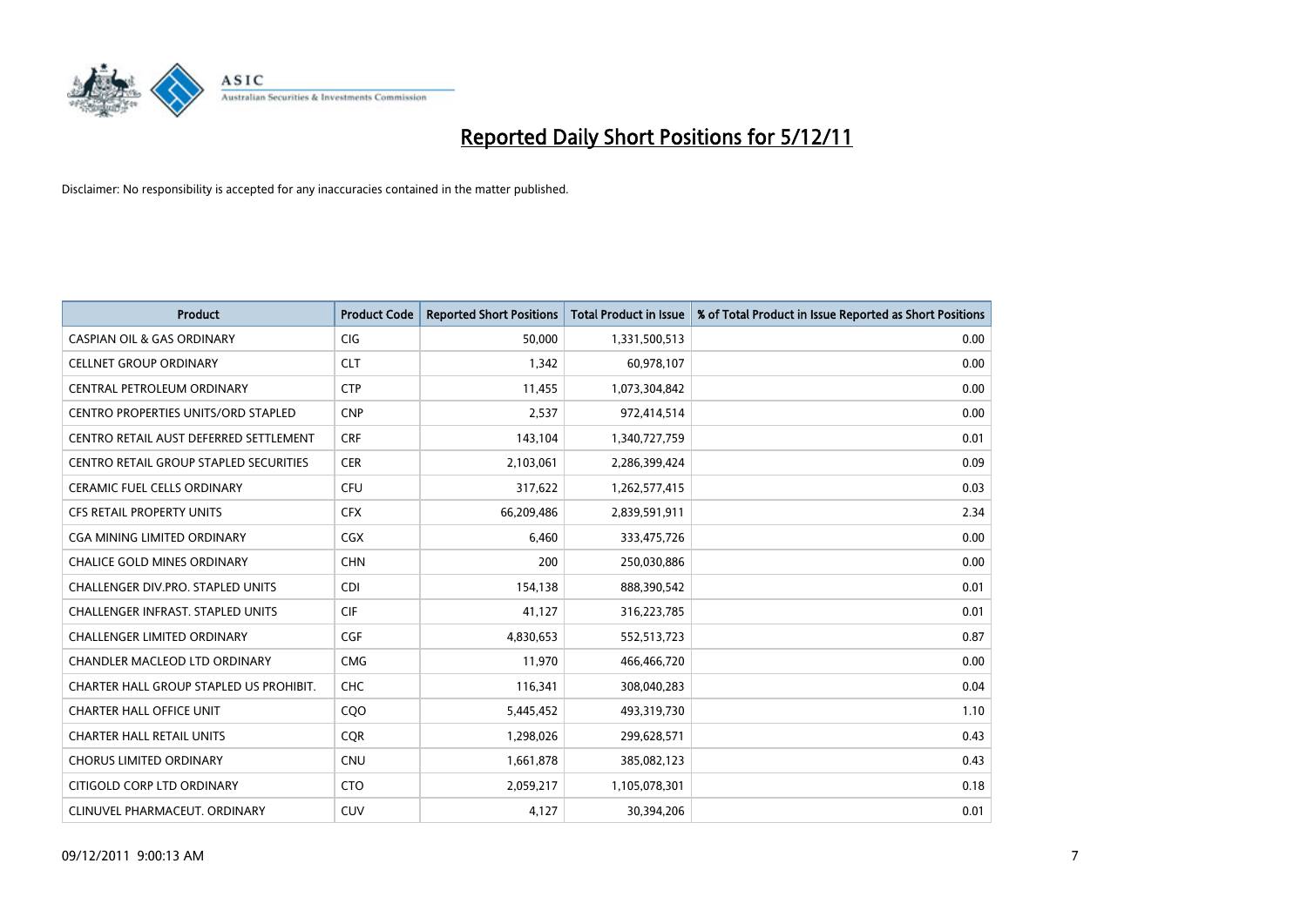

| <b>Product</b>                     | <b>Product Code</b> | <b>Reported Short Positions</b> | <b>Total Product in Issue</b> | % of Total Product in Issue Reported as Short Positions |
|------------------------------------|---------------------|---------------------------------|-------------------------------|---------------------------------------------------------|
| <b>CLOUGH LIMITED ORDINARY</b>     | <b>CLO</b>          | 123,277                         | 769,416,269                   | 0.02                                                    |
| <b>COAL &amp; ALLIED ORDINARY</b>  | <b>CNA</b>          | 4,246                           | 86,584,735                    | 0.00                                                    |
| COAL OF AFRICA LTD ORDINARY        | <b>CZA</b>          | 789,743                         | 611,960,610                   | 0.12                                                    |
| COALSPUR MINES LTD ORDINARY        | <b>CPL</b>          | 1,064,803                       | 579,768,744                   | 0.18                                                    |
| <b>COBAR CONSOLIDATED ORDINARY</b> | CCU                 | 64,626                          | 205,783,037                   | 0.03                                                    |
| COCA-COLA AMATIL ORDINARY          | <b>CCL</b>          | 9,275,677                       | 759,567,552                   | 1.20                                                    |
| <b>COCHLEAR LIMITED ORDINARY</b>   | <b>COH</b>          | 3,555,584                       | 56,902,433                    | 6.24                                                    |
| <b>COCKATOO COAL ORDINARY</b>      | <b>COK</b>          | 6,865,897                       | 1,016,196,908                 | 0.67                                                    |
| COFFEY INTERNATIONAL ORDINARY      | <b>COF</b>          | 30                              | 239,260,027                   | 0.00                                                    |
| <b>COKAL LTD ORDINARY</b>          | <b>CKA</b>          | 408,473                         | 149,245,134                   | 0.27                                                    |
| <b>COLLINS FOODS LTD ORDINARY</b>  | <b>CKF</b>          | 40,000                          | 93,000,003                    | 0.04                                                    |
| COMMONWEALTH BANK, ORDINARY        | <b>CBA</b>          | 29,598,713                      | 1,576,237,644                 | 1.88                                                    |
| COMMONWEALTH PROP ORDINARY UNITS   | <b>CPA</b>          | 22,119,901                      | 2,458,123,552                 | 0.92                                                    |
| <b>COMPASS RESOURCES ORDINARY</b>  | <b>CMR</b>          | 115,000                         | 1,403,744,100                 | 0.00                                                    |
| <b>COMPUTERSHARE LTD ORDINARY</b>  | <b>CPU</b>          | 5,042,290                       | 555,664,059                   | 0.87                                                    |
| CONSOLIDATED MEDIA, ORDINARY       | <b>CMI</b>          | 1,544,347                       | 561,834,996                   | 0.27                                                    |
| <b>CONTANGO MICROCAP ORDINARY</b>  | <b>CTN</b>          | 7,500                           | 147,467,406                   | 0.01                                                    |
| CONTINENTAL COAL LTD ORDINARY      | CCC                 | 45,735                          | 399,224,054                   | 0.01                                                    |
| <b>COOPER ENERGY LTD ORDINARY</b>  | COE                 | 89,539                          | 292,576,001                   | 0.03                                                    |
| <b>COPPER STRIKE LTD ORDINARY</b>  | <b>CSE</b>          | 714                             | 129.455.571                   | 0.00                                                    |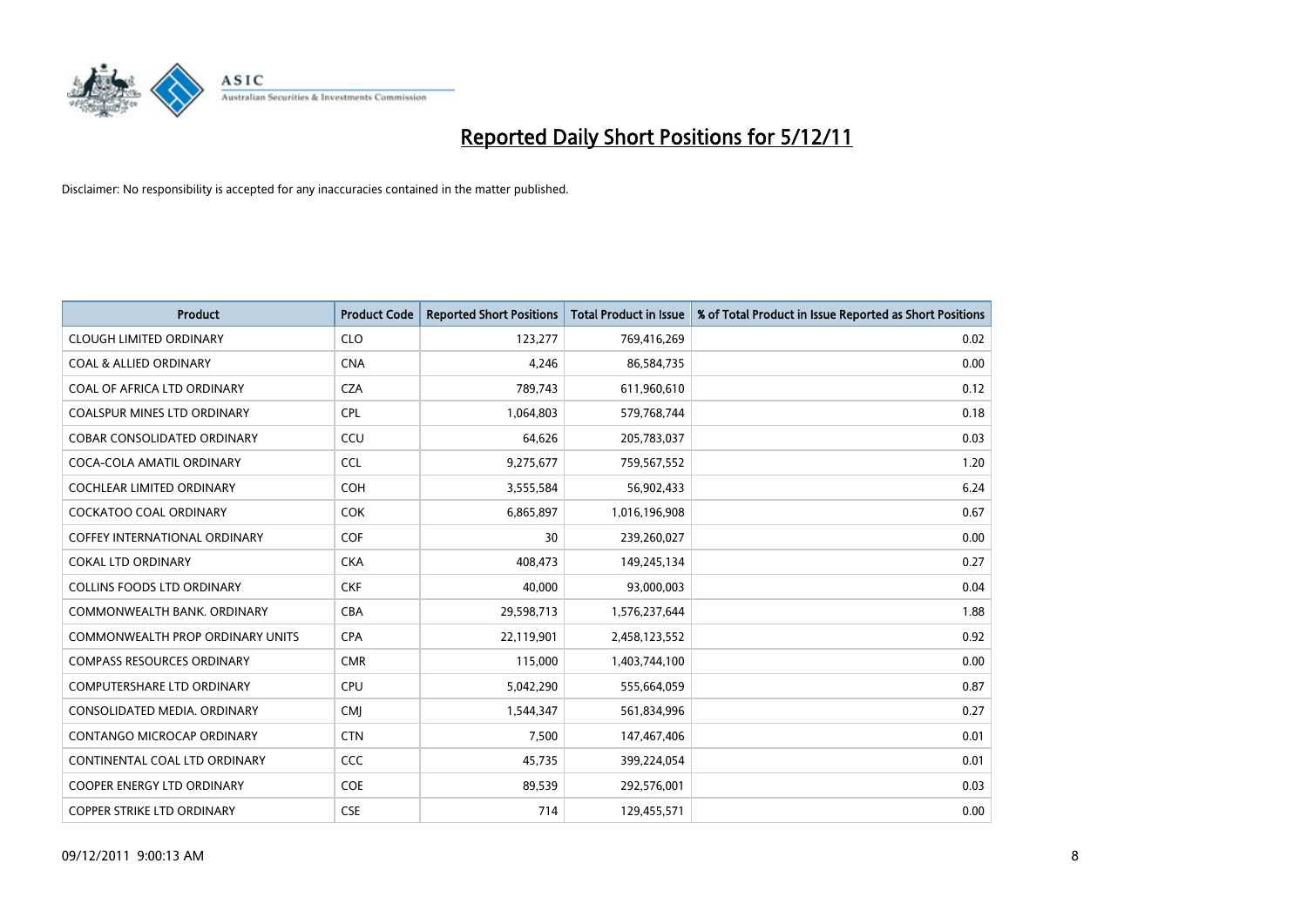

| <b>Product</b>                           | <b>Product Code</b> | <b>Reported Short Positions</b> | <b>Total Product in Issue</b> | % of Total Product in Issue Reported as Short Positions |
|------------------------------------------|---------------------|---------------------------------|-------------------------------|---------------------------------------------------------|
| <b>CORDLIFE LIMITED ORDINARY</b>         | CBB                 |                                 | 150,887,354                   | 0.00                                                    |
| COUNT FINANCIAL ORDINARY                 | COU                 | 427,842                         | 262,282,684                   | 0.16                                                    |
| <b>CREDIT CORP GROUP ORDINARY</b>        | <b>CCP</b>          | 18,178                          | 45,571,114                    | 0.04                                                    |
| CREDIT SUISSE PL100 ORD/UNITS FULLY PAID | <b>CSW</b>          | 1,100,000                       | 27,094,995                    | 4.06                                                    |
| <b>CROMWELL PROP STAPLED SECURITIES</b>  | <b>CMW</b>          | 413,008                         | 968,904,031                   | 0.04                                                    |
| <b>CROWN LIMITED ORDINARY</b>            | <b>CWN</b>          | 1,531,653                       | 728,394,185                   | 0.20                                                    |
| <b>CSG LIMITED ORDINARY</b>              | CSV                 | 553,564                         | 282,567,499                   | 0.20                                                    |
| <b>CSL LIMITED ORDINARY</b>              | <b>CSL</b>          | 6,270,853                       | 525,081,263                   | 1.19                                                    |
| <b>CSR LIMITED ORDINARY</b>              | <b>CSR</b>          | 18,492,495                      | 506,000,315                   | 3.64                                                    |
| <b>CUDECO LIMITED ORDINARY</b>           | CDU                 | 2,081,962                       | 159,849,865                   | 1.29                                                    |
| <b>CUSTOMERS LIMITED ORDINARY</b>        | <b>CUS</b>          | 42,364                          | 134,869,357                   | 0.03                                                    |
| DART ENERGY LTD ORDINARY                 | <b>DTE</b>          | 5,740,520                       | 734,931,470                   | 0.79                                                    |
| DAVID JONES LIMITED ORDINARY             | <b>DJS</b>          | 53,091,413                      | 524,940,325                   | 10.08                                                   |
| <b>DECMIL GROUP LIMITED ORDINARY</b>     | <b>DCG</b>          | 114,486                         | 124,269,568                   | 0.08                                                    |
| DEEP YELLOW LIMITED ORDINARY             | <b>DYL</b>          | 15,876                          | 1,128,506,403                 | 0.00                                                    |
| DEVINE LIMITED ORDINARY                  | <b>DVN</b>          | 1,011                           | 158,730,556                   | 0.00                                                    |
| DEXUS PROPERTY GROUP STAPLED UNITS       | <b>DXS</b>          | 23,669,433                      | 4,839,024,176                 | 0.47                                                    |
| DISCOVERY METALS LTD ORDINARY            | <b>DML</b>          | 6,695,287                       | 440,128,231                   | 1.54                                                    |
| DOMINO PIZZA ENTERPR ORDINARY            | <b>DMP</b>          | 28,419                          | 69,174,674                    | 0.04                                                    |
| DOWNER EDI LIMITED ORDINARY              | <b>DOW</b>          | 6,231,111                       | 429,100,296                   | 1.44                                                    |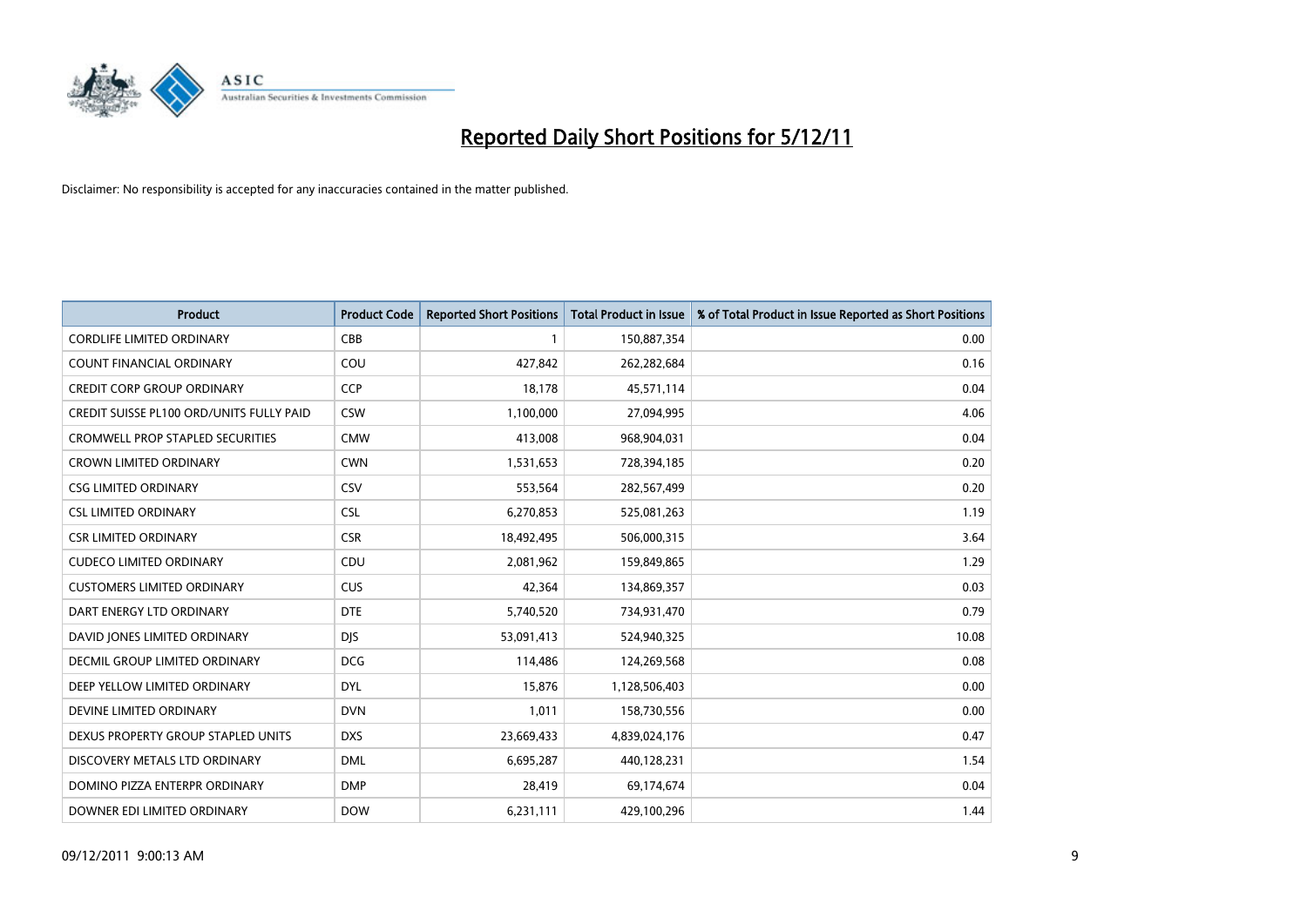

| <b>Product</b>                       | <b>Product Code</b> | <b>Reported Short Positions</b> | <b>Total Product in Issue</b> | % of Total Product in Issue Reported as Short Positions |
|--------------------------------------|---------------------|---------------------------------|-------------------------------|---------------------------------------------------------|
| DRILLSEARCH ENERGY ORDINARY          | <b>DLS</b>          | 136,262                         | 305,176,742                   | 0.05                                                    |
| DUET GROUP STAPLED US PROHIBIT.      | <b>DUE</b>          | 8,478,874                       | 1,091,628,341                 | 0.78                                                    |
| <b>DULUXGROUP LIMITED ORDINARY</b>   | <b>DLX</b>          | 10,975,323                      | 367,456,259                   | 2.97                                                    |
| ECHO ENTERTAINMENT ORDINARY          | <b>EGP</b>          | 6,173,229                       | 688,019,737                   | 0.90                                                    |
| <b>ELDERS LIMITED ORDINARY</b>       | <b>ELD</b>          | 16,018,367                      | 448,598,480                   | 3.56                                                    |
| ELDORADO GOLD CORP CDI 1:1           | EAU                 | 36,141                          | 9,406,121                     | 0.38                                                    |
| ELEMENTAL MINERALS ORDINARY          | <b>ELM</b>          | 433,369                         | 224,756,064                   | 0.19                                                    |
| ELEMENTOS LIMITED ORDINARY           | <b>ELT</b>          | 16                              | 77,068,979                    | 0.00                                                    |
| ELIXIR PETROLEUM LTD ORDINARY        | <b>EXR</b>          | 324,400                         | 217,288,472                   | 0.15                                                    |
| <b>EMECO HOLDINGS ORDINARY</b>       | <b>EHL</b>          | 1,602,361                       | 631,237,586                   | 0.25                                                    |
| ENERGY RESOURCES ORDINARY 'A'        | <b>ERA</b>          | 7,237,590                       | 517,725,062                   | 1.38                                                    |
| <b>ENERGY WORLD CORPOR, ORDINARY</b> | <b>EWC</b>          | 16,003,738                      | 1,734,166,672                 | 0.92                                                    |
| <b>ENTEK ENERGY LTD ORDINARY</b>     | ETE                 | 489,903                         | 510,657,387                   | 0.10                                                    |
| <b>ENTELLECT LIMITED ORDINARY</b>    | <b>ESN</b>          | 464,050                         | 985,337,932                   | 0.05                                                    |
| <b>ENVESTRA LIMITED ORDINARY</b>     | <b>ENV</b>          | 3,956,858                       | 1,547,890,032                 | 0.26                                                    |
| EQUATORIAL RES LTD ORDINARY          | EQX                 | 3,968                           | 114,348,553                   | 0.00                                                    |
| EVOLUTION MINING LTD ORDINARY        | <b>EVN</b>          | 1,461,440                       | 669,728,769                   | 0.20                                                    |
| EXOMA ENERGY LIMITED ORDINARY        | <b>EXE</b>          | 281,678                         | 417,357,759                   | 0.07                                                    |
| <b>EXTRACT RESOURCES ORDINARY</b>    | <b>EXT</b>          | 955,447                         | 251,159,163                   | 0.35                                                    |
| FAIRFAX MEDIA LTD ORDINARY           | <b>FXI</b>          | 310,589,254                     | 2,351,955,725                 | 13.22                                                   |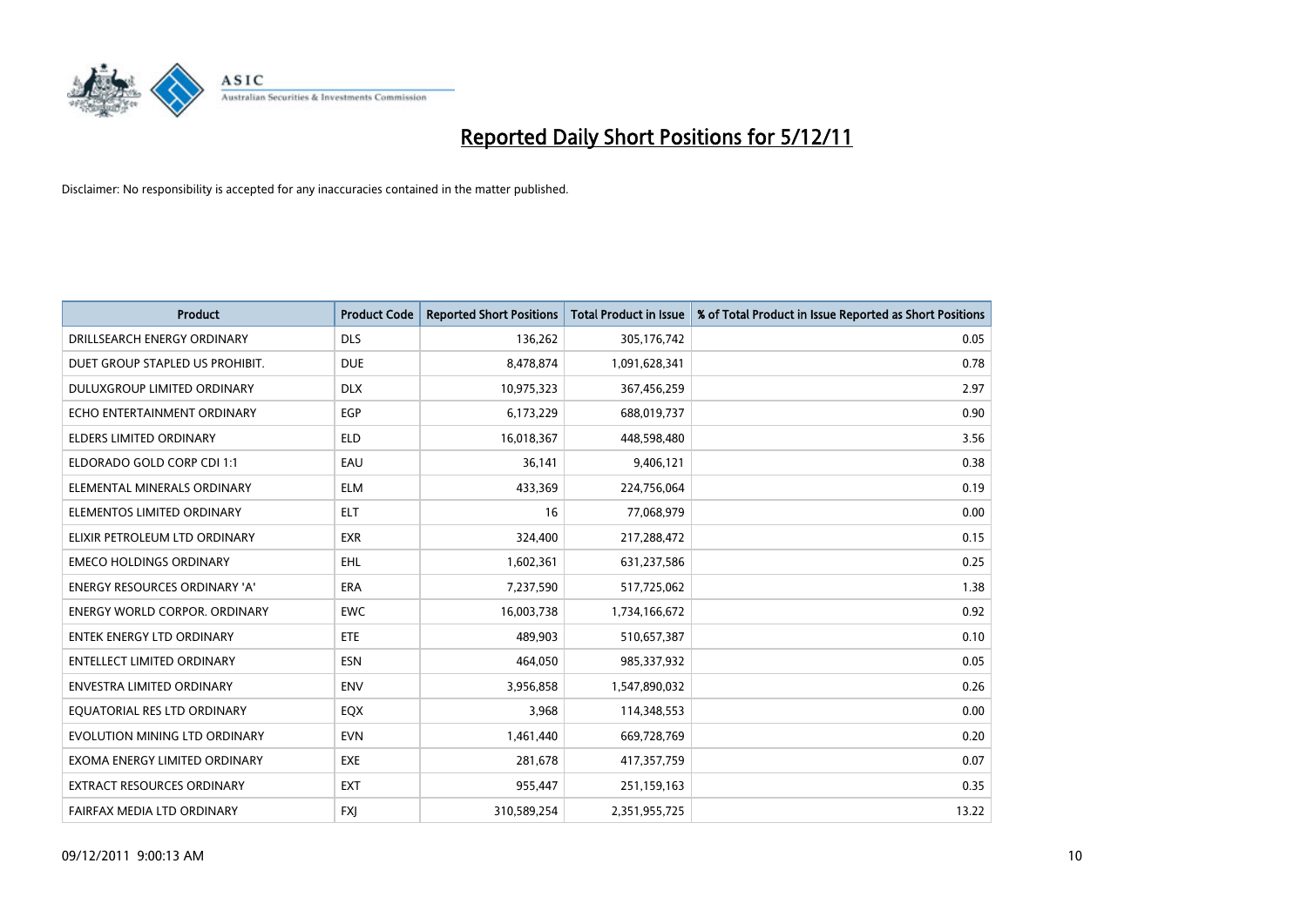

| <b>Product</b>                        | <b>Product Code</b> | <b>Reported Short Positions</b> | <b>Total Product in Issue</b> | % of Total Product in Issue Reported as Short Positions |
|---------------------------------------|---------------------|---------------------------------|-------------------------------|---------------------------------------------------------|
| <b>FANTASTIC HOLDINGS ORDINARY</b>    | <b>FAN</b>          | 1,220                           | 102,739,538                   | 0.00                                                    |
| <b>FAR LTD ORDINARY</b>               | <b>FAR</b>          | 21,000,000                      | 2,095,368,422                 | 1.00                                                    |
| FISHER & PAYKEL APP. ORDINARY         | <b>FPA</b>          | 115,298                         | 724,235,162                   | 0.02                                                    |
| FISHER & PAYKEL H. ORDINARY           | <b>FPH</b>          | 49,999                          | 525,387,386                   | 0.01                                                    |
| FKP PROPERTY GROUP STAPLED SECURITIES | <b>FKP</b>          | 22,098,315                      | 1,197,968,723                 | 1.82                                                    |
| FLEETWOOD CORP ORDINARY               | <b>FWD</b>          | 242,816                         | 58,757,144                    | 0.40                                                    |
| FLETCHER BUILDING ORDINARY            | <b>FBU</b>          | 8,666,772                       | 680,739,504                   | 1.26                                                    |
| FLEXIGROUP LIMITED ORDINARY           | <b>FXL</b>          | 1,125,809                       | 277,862,586                   | 0.40                                                    |
| FLIGHT CENTRE ORDINARY                | <b>FLT</b>          | 8,831,800                       | 99,997,851                    | 8.80                                                    |
| FLINDERS MINES LTD ORDINARY           | <b>FMS</b>          | 20,122,151                      | 1,821,300,404                 | 1.10                                                    |
| <b>FOCUS MINERALS LTD ORDINARY</b>    | <b>FML</b>          | 4,971,466                       | 4,320,773,701                 | 0.10                                                    |
| <b>FORGE GROUP LIMITED ORDINARY</b>   | FGE                 | 109,375                         | 83,429,014                    | 0.12                                                    |
| FORTE ENERGY NL ORDINARY              | <b>FTE</b>          | 2,667,039                       | 695,589,311                   | 0.38                                                    |
| <b>FORTESCUE METALS GRP ORDINARY</b>  | <b>FMG</b>          | 52,596,087                      | 3,113,798,659                 | 1.66                                                    |
| <b>FOSTER'S GROUP ORDINARY</b>        | FGL                 | 19,320,824                      | 1,941,514,539                 | 0.98                                                    |
| FTD CORPORATION ORDINARY              | <b>FTD</b>          | 8,088                           | 36,474,593                    | 0.02                                                    |
| <b>FUNTASTIC LIMITED ORDINARY</b>     | <b>FUN</b>          | 322,528                         | 340,997,682                   | 0.09                                                    |
| <b>G.U.D. HOLDINGS ORDINARY</b>       | GUD                 | 425,659                         | 70,107,387                    | 0.59                                                    |
| <b>GALAXY RESOURCES ORDINARY</b>      | GXY                 | 2,843,003                       | 323,327,000                   | 0.87                                                    |
| <b>GEODYNAMICS LIMITED ORDINARY</b>   | GDY                 | 34,227                          | 338,200,845                   | 0.01                                                    |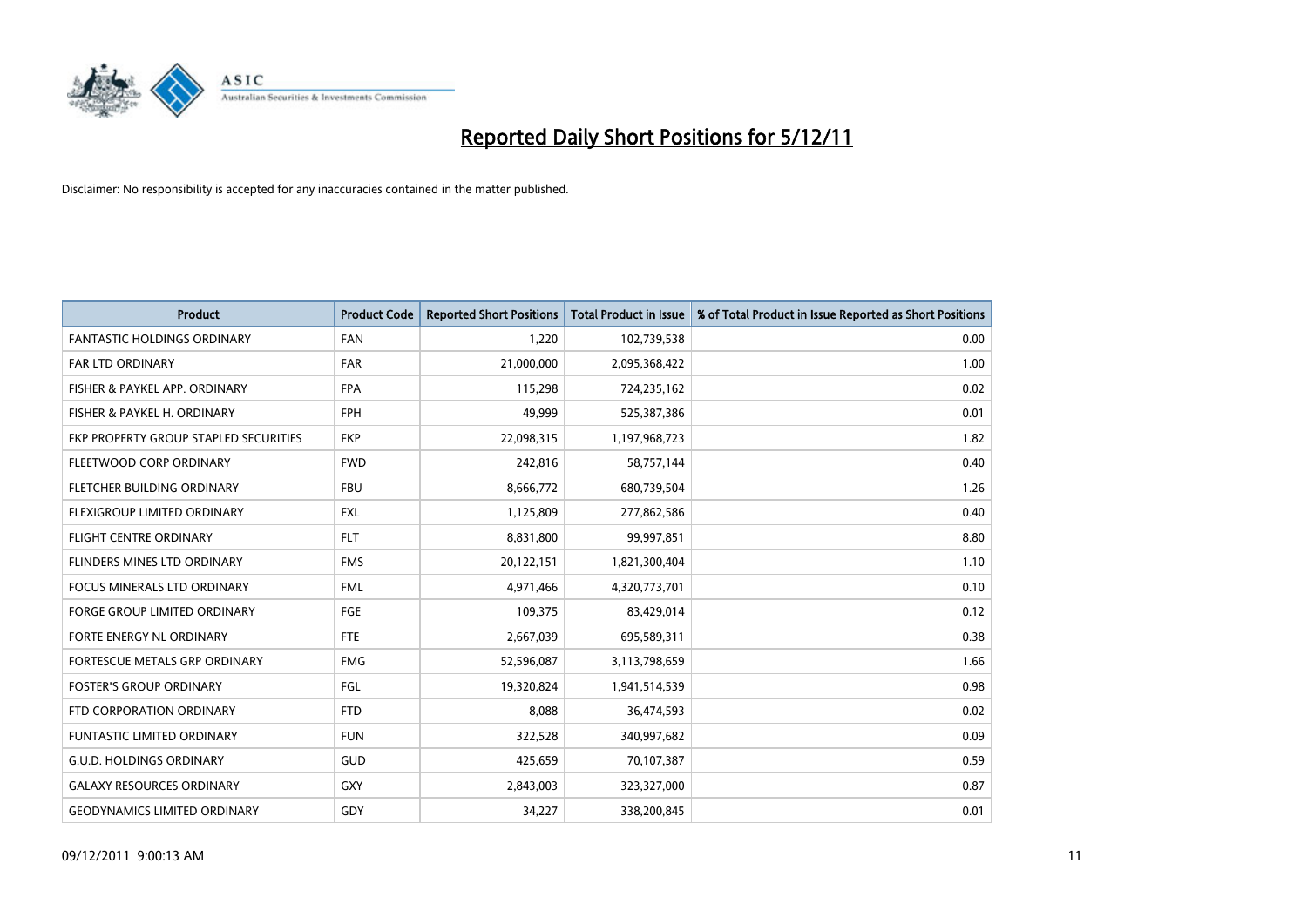

| <b>Product</b>                            | <b>Product Code</b> | <b>Reported Short Positions</b> | <b>Total Product in Issue</b> | % of Total Product in Issue Reported as Short Positions |
|-------------------------------------------|---------------------|---------------------------------|-------------------------------|---------------------------------------------------------|
| <b>GINDALBIE METALS LTD ORDINARY</b>      | <b>GBG</b>          | 27,055,399                      | 1,135,565,349                 | 2.39                                                    |
| <b>GLOBAL MINING ORDINARY</b>             | <b>GMI</b>          | 8,951                           | 183,235,535                   | 0.00                                                    |
| <b>GLOUCESTER COAL ORDINARY</b>           | GCL                 | 955,079                         | 202,905,967                   | 0.47                                                    |
| <b>GME RESOURCES LTD ORDINARY</b>         | <b>GME</b>          | 800                             | 322,635,902                   | 0.00                                                    |
| <b>GOLD ONE INT LTD ORDINARY</b>          | GDO                 | 1,648,407                       | 860,068,311                   | 0.20                                                    |
| <b>GOLD ROAD RES LTD ORDINARY</b>         | GOR                 | 200,384                         | 389,650,665                   | 0.05                                                    |
| <b>GOLDEN WEST RESOURCE ORDINARY</b>      | <b>GWR</b>          | 1,617                           | 192,082,567                   | 0.00                                                    |
| <b>GOODMAN FIELDER. ORDINARY</b>          | <b>GFF</b>          | 65,954,245                      | 1,955,559,207                 | 3.35                                                    |
| <b>GOODMAN GROUP STAPLED US PROHIBIT.</b> | <b>GMG</b>          | 27,735,704                      | 7,394,907,651                 | 0.36                                                    |
| <b>GPT GROUP STAPLED SEC.</b>             | <b>GPT</b>          | 22,387,725                      | 1,827,601,773                 | 1.21                                                    |
| <b>GRAINCORP LIMITED A CLASS ORDINARY</b> | <b>GNC</b>          | 648,979                         | 198,318,900                   | 0.31                                                    |
| <b>GRANGE RESOURCES. ORDINARY</b>         | <b>GRR</b>          | 309,371                         | 1,153,937,134                 | 0.02                                                    |
| <b>GREENCAP LIMITED ORDINARY</b>          | GCG                 | $\mathbf{1}$                    | 262,515,385                   | 0.00                                                    |
| <b>GREENLAND MIN EN LTD ORDINARY</b>      | GGG                 | 3,527,779                       | 410,407,582                   | 0.84                                                    |
| <b>GRYPHON MINERALS LTD ORDINARY</b>      | GRY                 | 1,637,111                       | 345,122,058                   | 0.45                                                    |
| <b>GUILDFORD COAL LTD ORDINARY</b>        | <b>GUF</b>          | 1,603,026                       | 230,523,734                   | 0.70                                                    |
| <b>GUINNESS PEAT GROUP. CDI 1:1</b>       | GPG                 | 54                              | 279,637,888                   | 0.00                                                    |
| <b>GUNNS LIMITED FORESTS</b>              | <b>GNSPA</b>        | 4,056                           | 1,200,000                     | 0.34                                                    |
| <b>GUNNS LIMITED ORDINARY</b>             | <b>GNS</b>          | 51,356,134                      | 848,401,559                   | 6.06                                                    |
| <b>GWA GROUP LTD ORDINARY</b>             | <b>GWA</b>          | 12,190,747                      | 301,525,014                   | 4.03                                                    |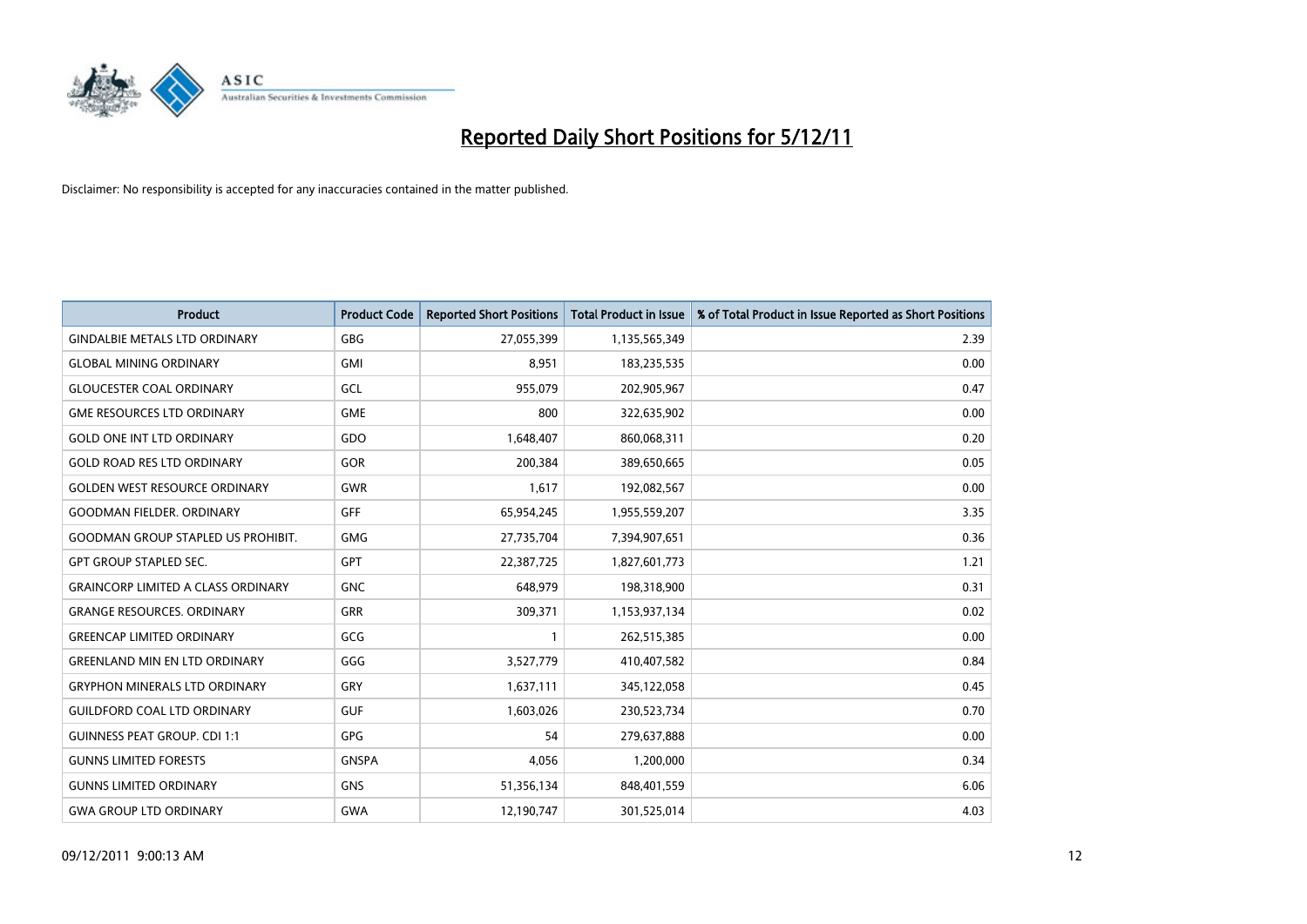

| <b>Product</b>                        | <b>Product Code</b> | <b>Reported Short Positions</b> | <b>Total Product in Issue</b> | % of Total Product in Issue Reported as Short Positions |
|---------------------------------------|---------------------|---------------------------------|-------------------------------|---------------------------------------------------------|
| <b>HARVEY NORMAN ORDINARY</b>         | <b>HVN</b>          | 55,605,258                      | 1,062,316,784                 | 5.25                                                    |
| HASTIE GROUP LIMITED ORDINARY         | <b>HST</b>          | 649,548                         | 137,353,504                   | 0.47                                                    |
| HASTINGS DIVERSIFIED STAPLED SECURITY | <b>HDF</b>          | 3,567,150                       | 530,001,072                   | 0.67                                                    |
| HEARTWARE INT INC CDI 35:1            | <b>HIN</b>          | 272,008                         | 48,598,550                    | 0.56                                                    |
| <b>HENDERSON GROUP CDI 1:1</b>        | <b>HGG</b>          | 10,997,534                      | 654,840,720                   | 1.68                                                    |
| HFA HOLDINGS LIMITED ORDINARY         | <b>HFA</b>          | 16,273                          | 117,332,831                   | 0.01                                                    |
| <b>HIGHLANDS PACIFIC ORDINARY</b>     | <b>HIG</b>          | 2,416,464                       | 686,082,148                   | 0.35                                                    |
| HILLGROVE RES LTD ORDINARY            | <b>HGO</b>          | 5,214,807                       | 793,698,575                   | 0.65                                                    |
| HILLS HOLDINGS LTD ORDINARY           | <b>HIL</b>          | 3,899,340                       | 247,364,903                   | 1.56                                                    |
| HORIZON OIL LIMITED ORDINARY          | <b>HZN</b>          | 19,141,481                      | 1,130,811,515                 | 1.69                                                    |
| HUNNU COAL LIMITED ORDINARY           | <b>HUN</b>          | 27,295                          | 218,565,002                   | 0.00                                                    |
| <b>ICON ENERGY LIMITED ORDINARY</b>   | <b>ICN</b>          | 2,830                           | 469,301,394                   | 0.00                                                    |
| <b>IINET LIMITED ORDINARY</b>         | <b>IIN</b>          | 148,339                         | 149,464,119                   | 0.10                                                    |
| <b>ILUKA RESOURCES ORDINARY</b>       | ILU                 | 10,219,498                      | 418,700,517                   | 2.43                                                    |
| <b>IMDEX LIMITED ORDINARY</b>         | <b>IMD</b>          | 663,422                         | 204,447,435                   | 0.31                                                    |
| IMF (AUSTRALIA) LTD ORDINARY          | <b>IMF</b>          | 330.821                         | 123,828,193                   | 0.26                                                    |
| <b>IMX RESOURCES LTD ORDINARY</b>     | <b>IXR</b>          | 20,000                          | 262,612,803                   | 0.01                                                    |
| <b>INCITEC PIVOT ORDINARY</b>         | IPL                 | 1,412,425                       | 1,628,730,107                 | 0.08                                                    |
| <b>INDEPENDENCE GROUP ORDINARY</b>    | <b>IGO</b>          | 5,203,337                       | 202,907,135                   | 2.57                                                    |
| INDOPHIL RESOURCES ORDINARY           | <b>IRN</b>          | 1,073,181                       | 995,437,860                   | 0.11                                                    |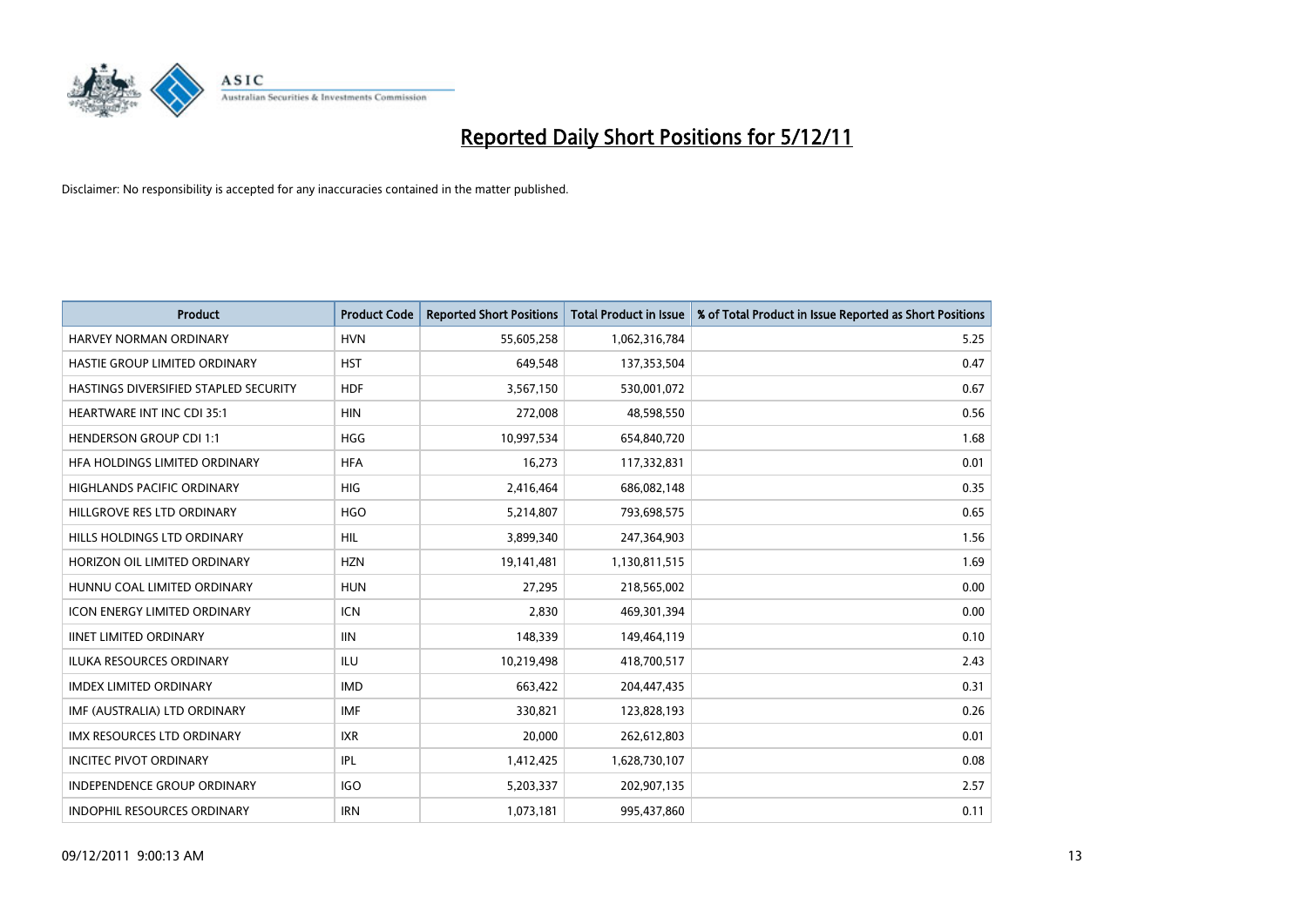

| <b>Product</b>                                  | <b>Product Code</b> | <b>Reported Short Positions</b> | <b>Total Product in Issue</b> | % of Total Product in Issue Reported as Short Positions |
|-------------------------------------------------|---------------------|---------------------------------|-------------------------------|---------------------------------------------------------|
| <b>INDUSTREA LIMITED ORDINARY</b>               | <b>IDL</b>          | 988,379                         | 368,992,435                   | 0.27                                                    |
| INFIGEN ENERGY STAPLED SECURITIES               | <b>IFN</b>          | 5,735,390                       | 762,265,972                   | 0.76                                                    |
| ING RE COM GROUP STAPLED SECURITIES             | <b>ILF</b>          | 3,583                           | 441,029,194                   | 0.00                                                    |
| INSURANCE AUSTRALIA ORDINARY                    | IAG                 | 6,928,739                       | 2,079,034,021                 | 0.30                                                    |
| <b>INTEGRA MINING LTD, ORDINARY</b>             | <b>IGR</b>          | 4,602,023                       | 843,843,881                   | 0.54                                                    |
| <b>INTREPID MINES ORDINARY</b>                  | <b>IAU</b>          | 2,066,944                       | 523,284,672                   | 0.39                                                    |
| <b>INVESTA OFFICE FUND STAPLED SECURITIES</b>   | <b>IOF</b>          | 11,402,404                      | 2,657,463,999                 | 0.42                                                    |
| <b>INVOCARE LIMITED ORDINARY</b>                | <b>IVC</b>          | 1,458,786                       | 110,030,298                   | 1.31                                                    |
| ION LIMITED ORDINARY                            | <b>ION</b>          | 164,453                         | 256,365,105                   | 0.06                                                    |
| <b>IOOF HOLDINGS LTD ORDINARY</b>               | IFL                 | 693,683                         | 229,794,395                   | 0.30                                                    |
| <b>IRESS MARKET TECH. ORDINARY</b>              | <b>IRE</b>          | 1,351,698                       | 127,036,010                   | 1.04                                                    |
| <b>IRON ORE HOLDINGS ORDINARY</b>               | <b>IOH</b>          | 14,525                          | 166,087,005                   | 0.01                                                    |
| ISHARES GLOBAL 100 CDI 1:1                      | 100                 | 4,203                           | 10,600,000                    | 0.04                                                    |
| ISHARES MSCI AUS 200 ISHARES MSCI AUS 200       | <b>IOZ</b>          | 74,092                          | 2,701,394                     | 2.74                                                    |
| <b>ISHARES MSCI BRIC CDI 1:1</b>                | <b>IBK</b>          | 1,172                           | 3,650,000                     | 0.03                                                    |
| ISHARES MSCI EM MKTS CDI 1:1                    | IEM                 | 25,899                          | 425,700,000                   | 0.01                                                    |
| ISHARES S&P HIGH DIV ISHARES S&P HIGH DIV       | <b>IHD</b>          | 99,992                          | 2,301,253                     | 4.35                                                    |
| ISHARES SMALL ORDS ISHARES SMALL ORDS           | <b>ISO</b>          | 910,691                         | 5,401,916                     | 16.86                                                   |
| <b>IVANHOE AUSTRALIA ORDINARY</b>               | <b>IVA</b>          | 1,170,193                       | 552,011,545                   | 0.20                                                    |
| <b>IAMES HARDIE INDUST CHESS DEPOSITARY INT</b> | <b>IHX</b>          | 18,481,988                      | 435,764,723                   | 4.22                                                    |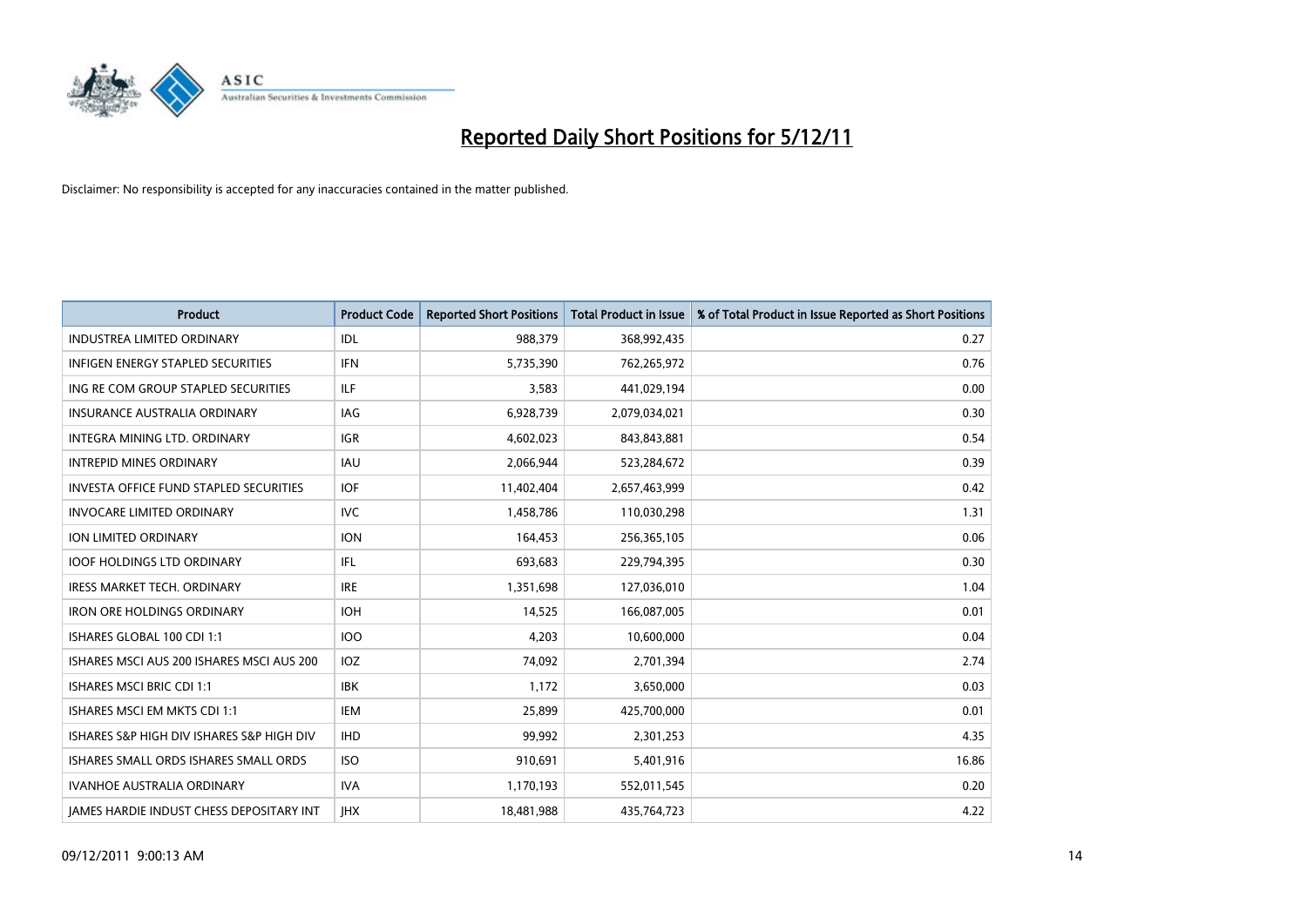

| <b>Product</b>                        | <b>Product Code</b> | <b>Reported Short Positions</b> | <b>Total Product in Issue</b> | % of Total Product in Issue Reported as Short Positions |
|---------------------------------------|---------------------|---------------------------------|-------------------------------|---------------------------------------------------------|
| <b>JAMESON RESOURCES ORDINARY</b>     | <b>JAL</b>          | 1,600,000                       | 106,528,865                   | 1.50                                                    |
| <b>IB HI-FI LIMITED ORDINARY</b>      | <b>IBH</b>          | 21,222,664                      | 98,833,643                    | 21.49                                                   |
| KAGARA LTD ORDINARY                   | KZL                 | 11,390,806                      | 718,307,956                   | 1.58                                                    |
| KANGAROO RES LTD ORDINARY             | <b>KRL</b>          | 445,824                         | 3,434,430,012                 | 0.01                                                    |
| KAROON GAS AUSTRALIA ORDINARY         | <b>KAR</b>          | 3,222,475                       | 221,420,769                   | 1.44                                                    |
| KATHMANDU HOLD LTD ORDINARY           | <b>KMD</b>          | 2,189,053                       | 200,000,000                   | 1.09                                                    |
| <b>KBL MINING LIMITED ORDINARY</b>    | <b>KBL</b>          | 1.820                           | 166,702,510                   | 0.00                                                    |
| KEYBRIDGE CAPITAL ORDINARY            | <b>KBC</b>          | 7,999                           | 172,070,564                   | 0.00                                                    |
| KINGSGATE CONSOLID. ORDINARY          | <b>KCN</b>          | 3,835,428                       | 140,872,908                   | 2.72                                                    |
| KINGSROSE MINING LTD ORDINARY         | <b>KRM</b>          | 1,245,124                       | 269,498,726                   | 0.46                                                    |
| LEIGHTON HOLDINGS ORDINARY            | LEI                 | 7,264,670                       | 336,515,596                   | 2.13                                                    |
| LEND LEASE GROUP UNIT/ORD STAPLED     | <b>LLC</b>          | 1,031,139                       | 571,804,090                   | 0.17                                                    |
| LINC ENERGY LTD ORDINARY              | <b>LNC</b>          | 8,653,190                       | 503,418,900                   | 1.70                                                    |
| LIQUEFIED NATURAL ORDINARY            | <b>LNG</b>          | 370,140                         | 267,699,015                   | 0.14                                                    |
| <b>LYNAS CORPORATION ORDINARY</b>     | <b>LYC</b>          | 112,565,897                     | 1,713,846,913                 | 6.56                                                    |
| M2 TELECOMMUNICATION ORDINARY         | <b>MTU</b>          | 164,967                         | 124,493,385                   | 0.12                                                    |
| <b>MACA LIMITED ORDINARY</b>          | <b>MLD</b>          | 1,651                           | 150,000,000                   | 0.00                                                    |
| MACARTHUR COAL ORDINARY               | <b>MCC</b>          | 498,821                         | 302,092,343                   | 0.16                                                    |
| <b>MACMAHON HOLDINGS ORDINARY</b>     | <b>MAH</b>          | 3,024,320                       | 738,631,705                   | 0.41                                                    |
| MACO ATLAS ROADS GRP ORDINARY STAPLED | <b>MQA</b>          | 13,464,669                      | 464,279,594                   | 2.90                                                    |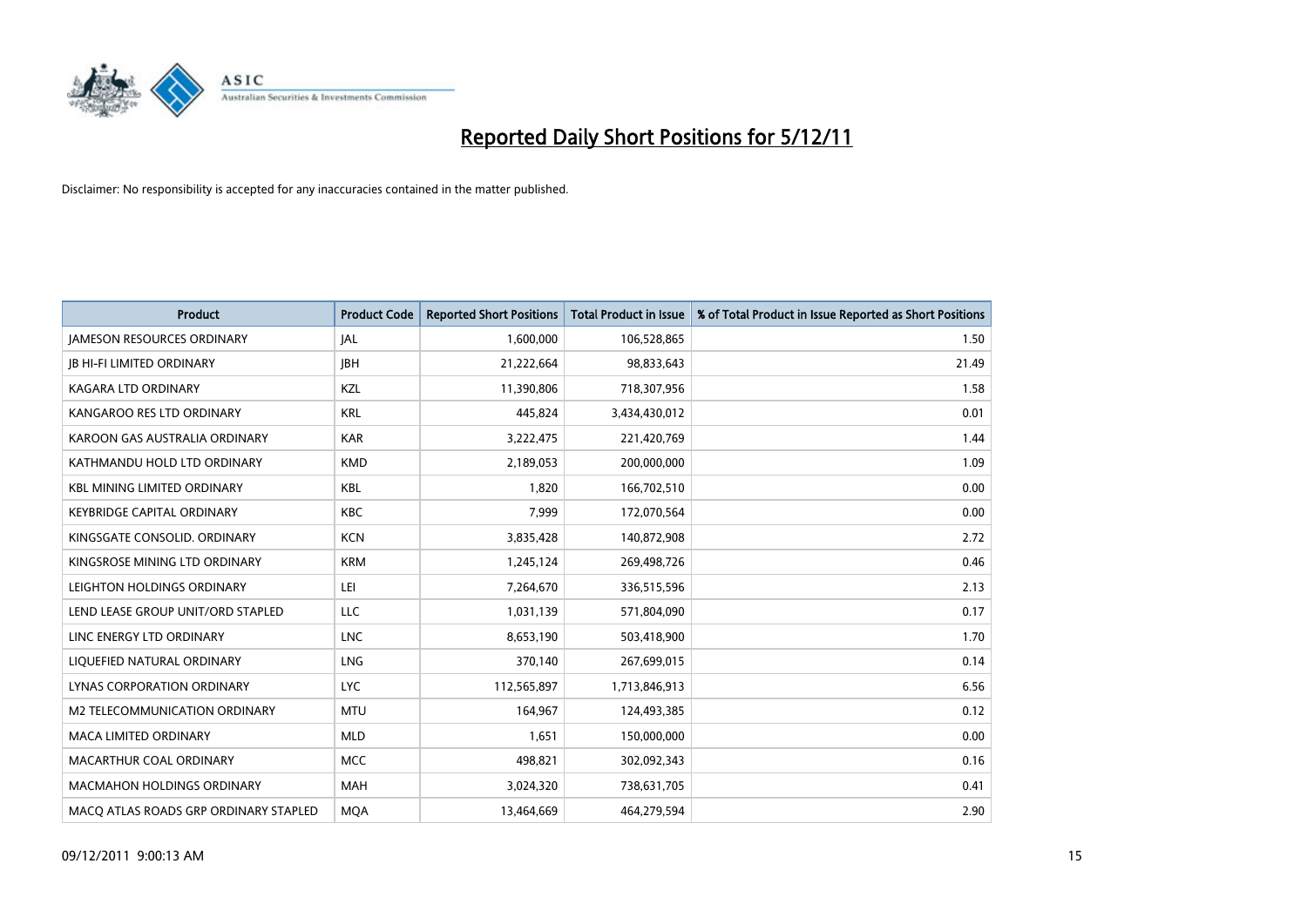

| <b>Product</b>                       | <b>Product Code</b> | <b>Reported Short Positions</b> | <b>Total Product in Issue</b> | % of Total Product in Issue Reported as Short Positions |
|--------------------------------------|---------------------|---------------------------------|-------------------------------|---------------------------------------------------------|
| MACQUARIE GROUP LTD ORDINARY         | <b>MOG</b>          | 5,752,945                       | 348,545,115                   | 1.61                                                    |
| MAP GROUP STAPLED US PROHIBIT.       | <b>MAP</b>          | 4,199,405                       | 1,861,210,782                 | 0.23                                                    |
| MARENGO MINING ORDINARY              | <b>MGO</b>          | 39,850                          | 1,002,399,863                 | 0.00                                                    |
| <b>MATRIX C &amp; E LTD ORDINARY</b> | <b>MCE</b>          | 478,018                         | 77,081,507                    | 0.60                                                    |
| MCMILLAN SHAKESPEARE ORDINARY        | <b>MMS</b>          | 104,602                         | 70,639,319                    | 0.14                                                    |
| <b>MCPHERSON'S LTD ORDINARY</b>      | <b>MCP</b>          | 16,360                          | 72,401,758                    | 0.02                                                    |
| MEDUSA MINING LTD ORDINARY           | <b>MML</b>          | 936,635                         | 188,837,911                   | 0.50                                                    |
| MELBOURNE IT LIMITED ORDINARY        | <b>MLB</b>          | 136,142                         | 81,352,178                    | 0.17                                                    |
| MEO AUSTRALIA LTD ORDINARY           | <b>MEO</b>          | 3,720,892                       | 539,913,260                   | 0.68                                                    |
| <b>MERMAID MARINE ORDINARY</b>       | <b>MRM</b>          | 398,426                         | 217,833,136                   | 0.18                                                    |
| MESOBLAST LIMITED ORDINARY           | <b>MSB</b>          | 8,141,108                       | 280,425,258                   | 2.91                                                    |
| METALS X LIMITED ORDINARY            | <b>MLX</b>          | 326,940                         | 1,327,100,831                 | 0.03                                                    |
| METCASH LIMITED ORDINARY             | <b>MTS</b>          | 27,951,436                      | 771,343,008                   | 3.59                                                    |
| METGASCO LIMITED ORDINARY            | <b>MEL</b>          | 235,435                         | 338,958,156                   | 0.07                                                    |
| METMINCO LIMITED ORDINARY            | <b>MNC</b>          | 5,287,568                       | 1,674,466,146                 | 0.30                                                    |
| MHM METALS LIMITED ORDINARY          | <b>MHM</b>          | 178,400                         | 102,957,456                   | 0.17                                                    |
| MICLYN EXP OFFSHR ORDINARY           | <b>MIO</b>          | 19,297                          | 274,618,684                   | 0.01                                                    |
| MINCOR RESOURCES NL ORDINARY         | <b>MCR</b>          | 1,095,911                       | 196,180,804                   | 0.55                                                    |
| MINEMAKERS LIMITED ORDINARY          | <b>MAK</b>          | 44,227                          | 228,236,727                   | 0.02                                                    |
| MINERAL DEPOSITS ORDINARY            | <b>MDL</b>          | 173,562                         | 83,538,786                    | 0.21                                                    |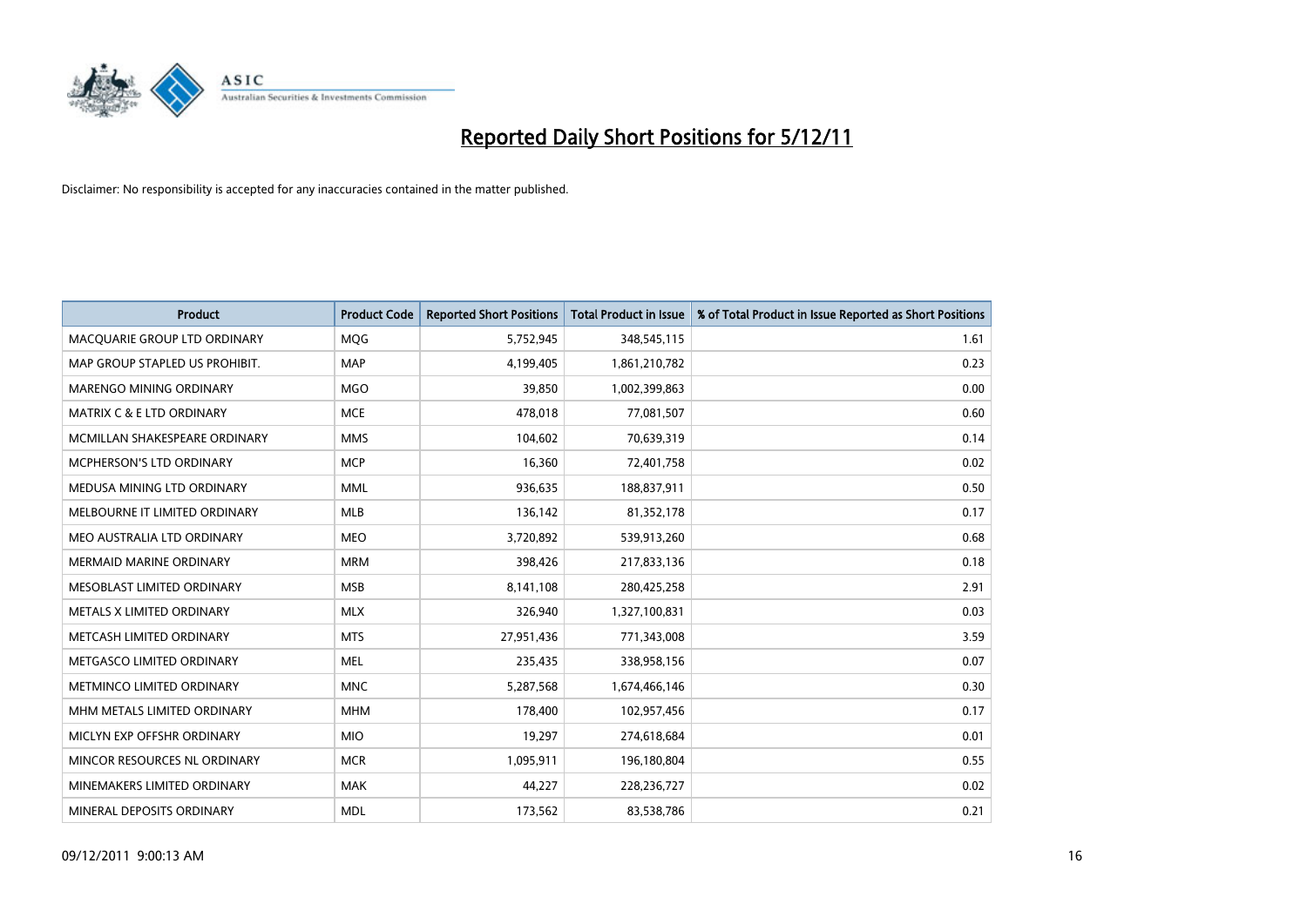

| <b>Product</b>                    | <b>Product Code</b> | <b>Reported Short Positions</b> | <b>Total Product in Issue</b> | % of Total Product in Issue Reported as Short Positions |
|-----------------------------------|---------------------|---------------------------------|-------------------------------|---------------------------------------------------------|
| MINERAL RESOURCES, ORDINARY       | <b>MIN</b>          | 579,716                         | 184,376,989                   | 0.30                                                    |
| MIRABELA NICKEL LTD ORDINARY      | <b>MBN</b>          | 16,256,259                      | 491,781,237                   | 3.32                                                    |
| MIRVAC GROUP STAPLED SECURITIES   | <b>MGR</b>          | 23,036,553                      | 3,416,924,188                 | 0.66                                                    |
| <b>MOLOPO ENERGY LTD ORDINARY</b> | <b>MPO</b>          | 1,681,866                       | 245,579,810                   | 0.69                                                    |
| MOLY MINES LIMITED ORDINARY       | <b>MOL</b>          | 6,234                           | 384,893,989                   | 0.00                                                    |
| MONADELPHOUS GROUP ORDINARY       | <b>MND</b>          | 1,731,020                       | 88,674,327                    | 1.95                                                    |
| MORTGAGE CHOICE LTD ORDINARY      | <b>MOC</b>          | 1,122,434                       | 119,948,255                   | 0.93                                                    |
| <b>MOUNT GIBSON IRON ORDINARY</b> | <b>MGX</b>          | 11,206,417                      | 1,082,570,693                 | 1.03                                                    |
| MSF SUGAR LIMITED ORDINARY        | <b>MSF</b>          | 24,894                          | 69,248,422                    | 0.03                                                    |
| MULTIPLEX SITES SITES             | <b>MXUPA</b>        | 22                              | 4,500,000                     | 0.00                                                    |
| MURCHISON METALS LTD ORDINARY     | <b>MMX</b>          | 16,855,598                      | 442,437,524                   | 3.80                                                    |
| <b>MYER HOLDINGS LTD ORDINARY</b> | <b>MYR</b>          | 70,417,960                      | 583,384,551                   | 12.02                                                   |
| <b>MYSTATE LIMITED ORDINARY</b>   | <b>MYS</b>          | 3,639                           | 67,463,454                    | 0.00                                                    |
| NATIONAL AUST, BANK ORDINARY      | <b>NAB</b>          | 20,506,680                      | 2,204,213,794                 | 0.91                                                    |
| NATURAL FUEL LIMITED ORDINARY     | <b>NFL</b>          | 1                               | 1,121,912                     | 0.00                                                    |
| NAVIGATOR RESOURCES ORDINARY      | <b>NAV</b>          | 500                             | 2,222,106,823                 | 0.00                                                    |
| NAVITAS LIMITED ORDINARY          | <b>NVT</b>          | 3,511,147                       | 375,318,628                   | 0.92                                                    |
| NEON ENERGY LIMITED ORDINARY      | <b>NEN</b>          | 2,890,000                       | 432,645,272                   | 0.67                                                    |
| NEPTUNE MARINE ORDINARY           | <b>NMS</b>          | 182,253                         | 1,748,545,632                 | 0.01                                                    |
| NEW HOPE CORPORATION ORDINARY     | <b>NHC</b>          | 269,471                         | 830,230,549                   | 0.03                                                    |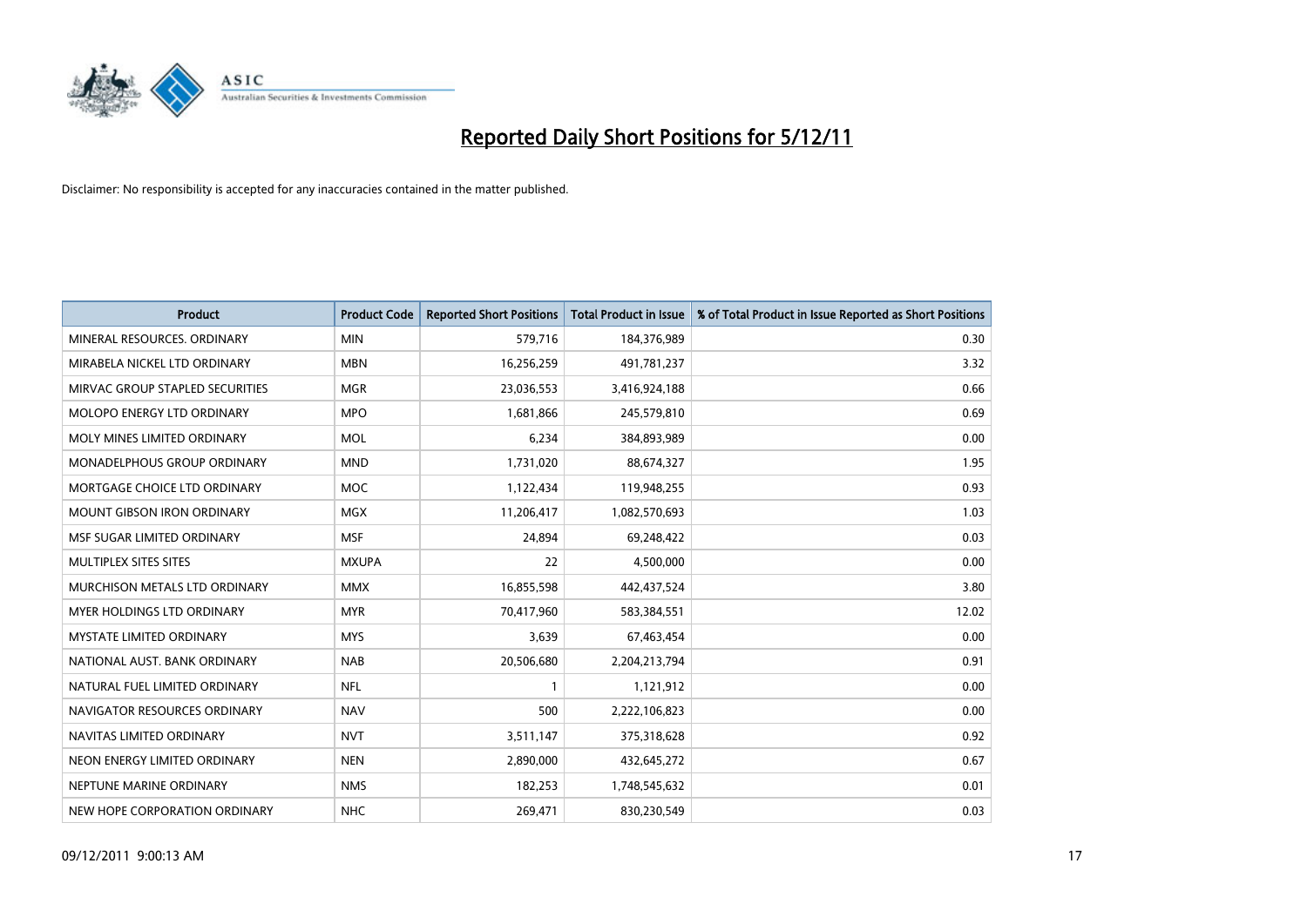

| <b>Product</b>                        | <b>Product Code</b> | <b>Reported Short Positions</b> | <b>Total Product in Issue</b> | % of Total Product in Issue Reported as Short Positions |
|---------------------------------------|---------------------|---------------------------------|-------------------------------|---------------------------------------------------------|
| NEW STANDARD ENERGY ORDINARY          | <b>NSE</b>          | 356,385                         | 229,052,955                   | 0.15                                                    |
| NEWCREST MINING ORDINARY              | <b>NCM</b>          | 1,845,964                       | 765,495,616                   | 0.23                                                    |
| NEWS CORP A NON-VOTING CDI            | <b>NWSLV</b>        | 3,130,128                       | 1,699,578,689                 | 0.18                                                    |
| NEWS CORP B VOTING CDI                | <b>NWS</b>          | 2,468,799                       | 798,520,953                   | 0.29                                                    |
| NEXBIS LIMITED ORDINARY               | <b>NBS</b>          | 63,733                          | 798,356,704                   | 0.01                                                    |
| NEXTDC LIMITED ORDINARY               | <b>NXT</b>          | 1,984                           | 123,533,558                   | 0.00                                                    |
| NEXUS ENERGY LIMITED ORDINARY         | <b>NXS</b>          | 6,350,522                       | 1,326,821,159                 | 0.47                                                    |
| NIB HOLDINGS LIMITED ORDINARY         | <b>NHF</b>          | 104,911                         | 466,733,110                   | 0.02                                                    |
| NIDO PETROLEUM ORDINARY               | <b>NDO</b>          | 657,493                         | 1,389,163,151                 | 0.05                                                    |
| NOBLE MINERAL RES ORDINARY            | <b>NMG</b>          | 1,011,740                       | 523,308,820                   | 0.20                                                    |
| NORFOLK GROUP ORDINARY                | <b>NFK</b>          | 53                              | 158,890,730                   | 0.00                                                    |
| NORTHERN IRON LTD ORDINARY            | <b>NFE</b>          | 1,185,043                       | 336,084,863                   | 0.34                                                    |
| NRW HOLDINGS LIMITED ORDINARY         | <b>NWH</b>          | 1,947,650                       | 278,888,011                   | 0.70                                                    |
| NUCOAL RESOURCES NL ORDINARY          | <b>NCR</b>          | 79,200                          | 441,150,707                   | 0.02                                                    |
| NUFARM LIMITED ORDINARY               | <b>NUF</b>          | 3,931,621                       | 261,947,565                   | 1.49                                                    |
| OAKTON LIMITED ORDINARY               | <b>OKN</b>          | 604,036                         | 93,800,235                    | 0.64                                                    |
| OCEANAGOLD CORP. CHESS DEPOSITARY INT | <b>OGC</b>          | 690,563                         | 262,642,606                   | 0.25                                                    |
| OCEANIA CAPITAL LTD ORDINARY          | <b>OCP</b>          | 2,500                           | 91,921,295                    | 0.00                                                    |
| OIL SEARCH LTD ORDINARY               | <b>OSH</b>          | 8,166,868                       | 1,325,155,171                 | 0.61                                                    |
| OM HOLDINGS LIMITED ORDINARY          | <b>OMH</b>          | 12,336,276                      | 504,105,150                   | 2.44                                                    |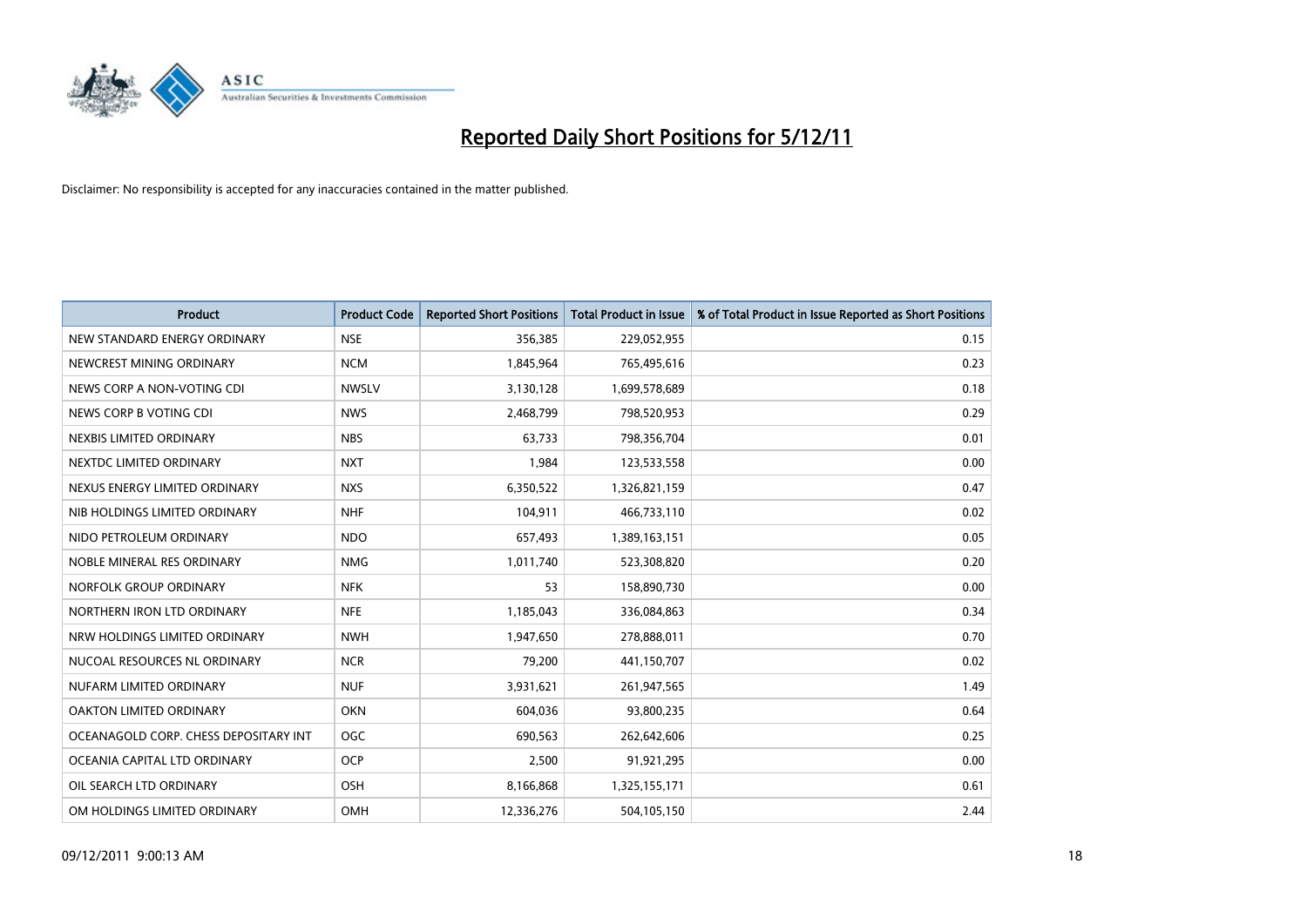

| <b>Product</b>                   | <b>Product Code</b> | <b>Reported Short Positions</b> | <b>Total Product in Issue</b> | % of Total Product in Issue Reported as Short Positions |
|----------------------------------|---------------------|---------------------------------|-------------------------------|---------------------------------------------------------|
| <b>ONESTEEL LIMITED ORDINARY</b> | <b>OST</b>          | 47,064,369                      | 1,342,393,583                 | 3.49                                                    |
| ORICA LIMITED ORDINARY           | ORI                 | 2,711,568                       | 363,966,570                   | 0.71                                                    |
| ORIGIN ENERGY ORDINARY           | <b>ORG</b>          | 3,492,410                       | 1,086,123,061                 | 0.31                                                    |
| OROCOBRE LIMITED ORDINARY        | <b>ORE</b>          | 223,890                         | 103,195,029                   | 0.21                                                    |
| OROTONGROUP LIMITED ORDINARY     | <b>ORL</b>          | 7,208                           | 40,880,902                    | 0.01                                                    |
| OTTO ENERGY LIMITED ORDINARY     | <b>OEL</b>          | 109,204                         | 1,138,290,071                 | 0.01                                                    |
| OZ MINERALS ORDINARY             | OZL                 | 9,548,096                       | 316,690,008                   | 2.98                                                    |
| PACIFIC BRANDS ORDINARY          | <b>PBG</b>          | 7,514,322                       | 912,915,695                   | 0.84                                                    |
| PALADIN ENERGY LTD ORDINARY      | <b>PDN</b>          | 29,211,618                      | 835,484,064                   | 3.49                                                    |
| PANAUST LIMITED ORDINARY         | PNA                 | 11,693,277                      | 593,892,185                   | 1.97                                                    |
| PANORAMIC RESOURCES ORDINARY     | PAN                 | 972,451                         | 207,050,710                   | 0.47                                                    |
| PAPERLINX LIMITED ORDINARY       | <b>PPX</b>          | 2,844,166                       | 609,280,761                   | 0.47                                                    |
| PAPILLON RES LTD ORDINARY        | <b>PIR</b>          | 482,808                         | 209,170,467                   | 0.23                                                    |
| PATTIES FOODS LTD ORDINARY       | PFL                 |                                 | 138,989,223                   | 0.00                                                    |
| PEET LIMITED ORDINARY            | <b>PPC</b>          | 338,423                         | 320,170,604                   | 0.11                                                    |
| PENINSULA ENERGY LTD ORDINARY    | PEN                 | 1,755,377                       | 2,135,490,443                 | 0.08                                                    |
| PERILYA LIMITED ORDINARY         | PEM                 | 2,897                           | 769,316,426                   | 0.00                                                    |
| PERPETUAL LIMITED ORDINARY       | <b>PPT</b>          | 2,840,568                       | 41,342,420                    | 6.87                                                    |
| PERSEUS MINING LTD ORDINARY      | PRU                 | 1,924,614                       | 455,827,088                   | 0.43                                                    |
| PETSEC ENERGY ORDINARY           | <b>PSA</b>          | 223,332                         | 231,283,622                   | 0.10                                                    |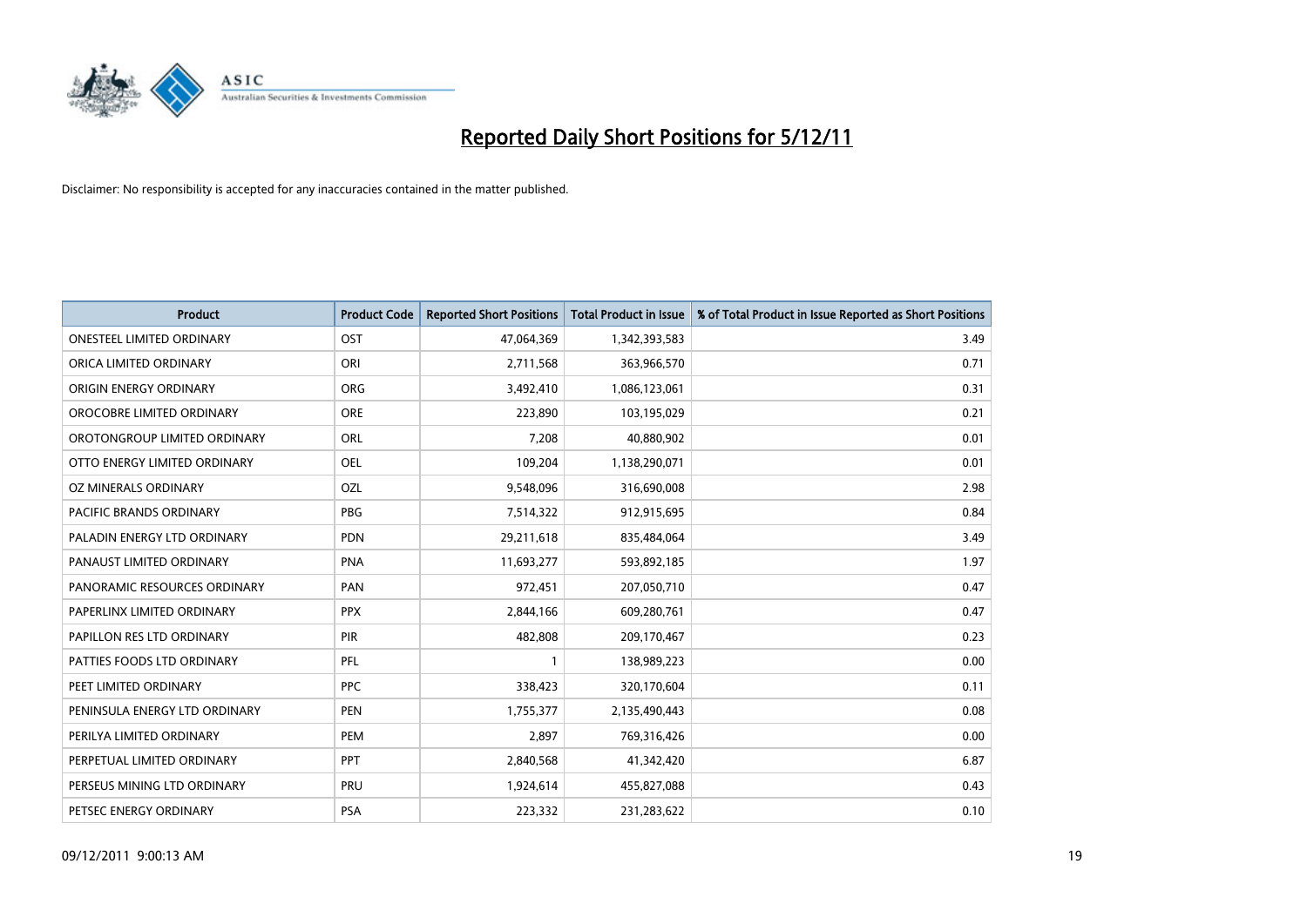

| <b>Product</b>                      | <b>Product Code</b> | <b>Reported Short Positions</b> | <b>Total Product in Issue</b> | % of Total Product in Issue Reported as Short Positions |
|-------------------------------------|---------------------|---------------------------------|-------------------------------|---------------------------------------------------------|
| PHARMAXIS LTD ORDINARY              | <b>PXS</b>          | 2,237,437                       | 269,243,547                   | 0.84                                                    |
| PHOTON GROUP LTD ORDINARY           | <b>PGA</b>          | 250,510                         | 1,540,886,866                 | 0.02                                                    |
| PLATINUM ASSET ORDINARY             | <b>PTM</b>          | 5,806,948                       | 561,347,878                   | 1.04                                                    |
| PLATINUM AUSTRALIA ORDINARY         | <b>PLA</b>          | 2,961,649                       | 442,130,039                   | 0.67                                                    |
| PLATINUM AUSTRALIA RIGHTS 09-DEC-11 | <b>PLAR</b>         | 163,076                         | 36,844,170                    | 0.45                                                    |
| PLATINUM CAPITAL LTD ORDINARY       | <b>PMC</b>          |                                 | 165,756,878                   | 0.00                                                    |
| PLUTON RESOURCES ORDINARY           | <b>PLV</b>          | 102                             | 227,338,688                   | 0.00                                                    |
| PMI GOLD CORP CDI 1:1               | <b>PVM</b>          | 2,860                           | 52,109,650                    | 0.01                                                    |
| PMP LIMITED ORDINARY                | <b>PMP</b>          | 181,246                         | 329,842,473                   | 0.06                                                    |
| PORT BOUVARD LIMITED ORDINARY       | PBD                 | 6,754                           | 593,868,295                   | 0.00                                                    |
| PREMIER INVESTMENTS ORDINARY        | <b>PMV</b>          | 522,549                         | 155,062,831                   | 0.34                                                    |
| PRIMA BIOMED LTD ORDINARY           | PRR                 | 3,298,660                       | 1,016,742,788                 | 0.32                                                    |
| PRIMARY HEALTH CARE ORDINARY        | <b>PRY</b>          | 10,676,338                      | 500,336,679                   | 2.14                                                    |
| PRIME MEDIA GRP LTD ORDINARY        | <b>PRT</b>          | 2                               | 366,330,303                   | 0.00                                                    |
| PRIMEAG AUSTRALIA ORDINARY          | PAG                 | 65,060                          | 266,394,444                   | 0.03                                                    |
| PROGEN PHARMACEUTIC ORDINARY        | <b>PGL</b>          | 151,596                         | 24,709,097                    | 0.61                                                    |
| PROGRAMMED ORDINARY                 | <b>PRG</b>          | 540,596                         | 118,169,908                   | 0.45                                                    |
| PSIVIDA CORP CDI 1:1                | <b>PVA</b>          | 106,878                         | 8,689,940                     | 1.23                                                    |
| <b>QANTAS AIRWAYS ORDINARY</b>      | QAN                 | 29,818,409                      | 2,265,123,620                 | 1.31                                                    |
| <b>OBE INSURANCE GROUP ORDINARY</b> | OBE                 | 23,680,827                      | 1,115,545,692                 | 2.12                                                    |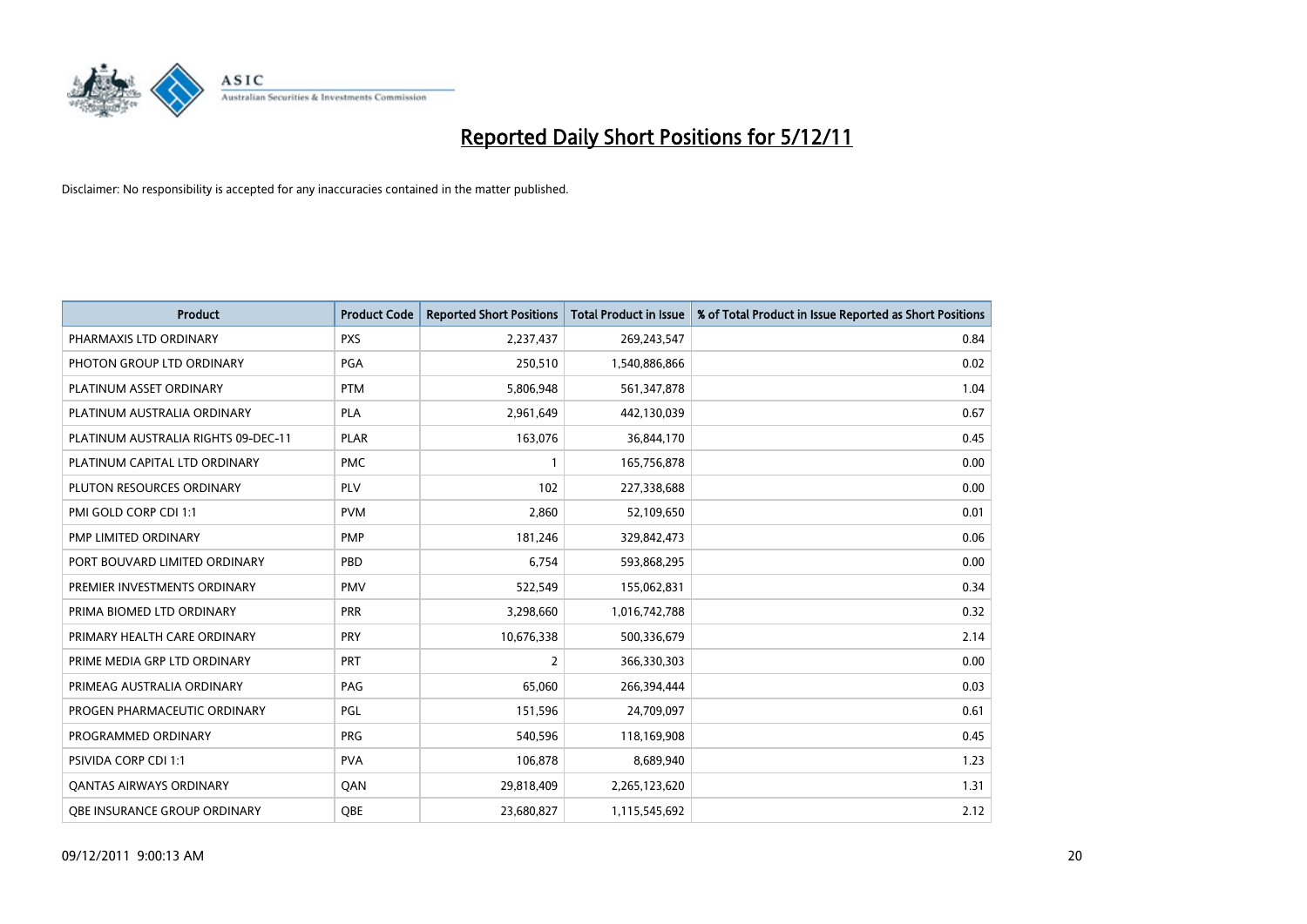

| <b>Product</b>                      | <b>Product Code</b> | <b>Reported Short Positions</b> | <b>Total Product in Issue</b> | % of Total Product in Issue Reported as Short Positions |
|-------------------------------------|---------------------|---------------------------------|-------------------------------|---------------------------------------------------------|
| OR NATIONAL LIMITED ORDINARY        | <b>ORN</b>          | 29,852,230                      | 2,440,000,000                 | 1.20                                                    |
| QRXPHARMA LTD ORDINARY              | <b>QRX</b>          | 480.898                         | 144,244,857                   | 0.33                                                    |
| <b>QUBE LOGISTICS HLDG ORDINARY</b> | QUB                 | 1,395,968                       | 809,646,656                   | 0.18                                                    |
| RAMELIUS RESOURCES ORDINARY         | <b>RMS</b>          | 3,718,986                       | 326,556,273                   | 1.13                                                    |
| RAMSAY HEALTH CARE ORDINARY         | <b>RHC</b>          | 1,516,726                       | 202,081,252                   | 0.73                                                    |
| <b>RCR TOMLINSON ORDINARY</b>       | <b>RCR</b>          | 69,867                          | 133,601,005                   | 0.05                                                    |
| <b>REA GROUP ORDINARY</b>           | <b>REA</b>          | 171,359                         | 131,714,699                   | 0.13                                                    |
| <b>RECKON LIMITED ORDINARY</b>      | <b>RKN</b>          | 819,499                         | 133,235,028                   | 0.61                                                    |
| RED FORK ENERGY ORDINARY            | <b>RFE</b>          | 7,696                           | 269,769,853                   | 0.00                                                    |
| REDBANK ENERGY LTD ORDINARY         | <b>AEI</b>          | 19                              | 786,287                       | 0.00                                                    |
| REED RESOURCES LTD ORDINARY         | <b>RDR</b>          | 3,182,513                       | 264,742,501                   | 1.20                                                    |
| <b>REGIS RESOURCES ORDINARY</b>     | <b>RRL</b>          | 1,274,562                       | 434,457,441                   | 0.29                                                    |
| RESMED INC CDI 10:1                 | <b>RMD</b>          | 5,437,098                       | 1,556,242,300                 | 0.34                                                    |
| <b>RESOLUTE MINING ORDINARY</b>     | <b>RSG</b>          | 3,883,879                       | 475,163,489                   | 0.83                                                    |
| <b>RESOURCE GENERATION ORDINARY</b> | <b>RES</b>          | 214,311                         | 262,895,652                   | 0.08                                                    |
| RETAIL FOOD GROUP ORDINARY          | <b>RFG</b>          | 6,519                           | 108,229,282                   | 0.01                                                    |
| REVERSE CORP LIMITED ORDINARY       | <b>REF</b>          | 125,041                         | 92,382,175                    | 0.14                                                    |
| REX MINERALS LIMITED ORDINARY       | <b>RXM</b>          | 1,426,422                       | 153,635,519                   | 0.92                                                    |
| <b>RHG LIMITED ORDINARY</b>         | <b>RHG</b>          | 31,776                          | 308,483,177                   | 0.01                                                    |
| <b>RIALTO ENERGY ORDINARY</b>       | <b>RIA</b>          | 132,396                         | 375,006,264                   | 0.03                                                    |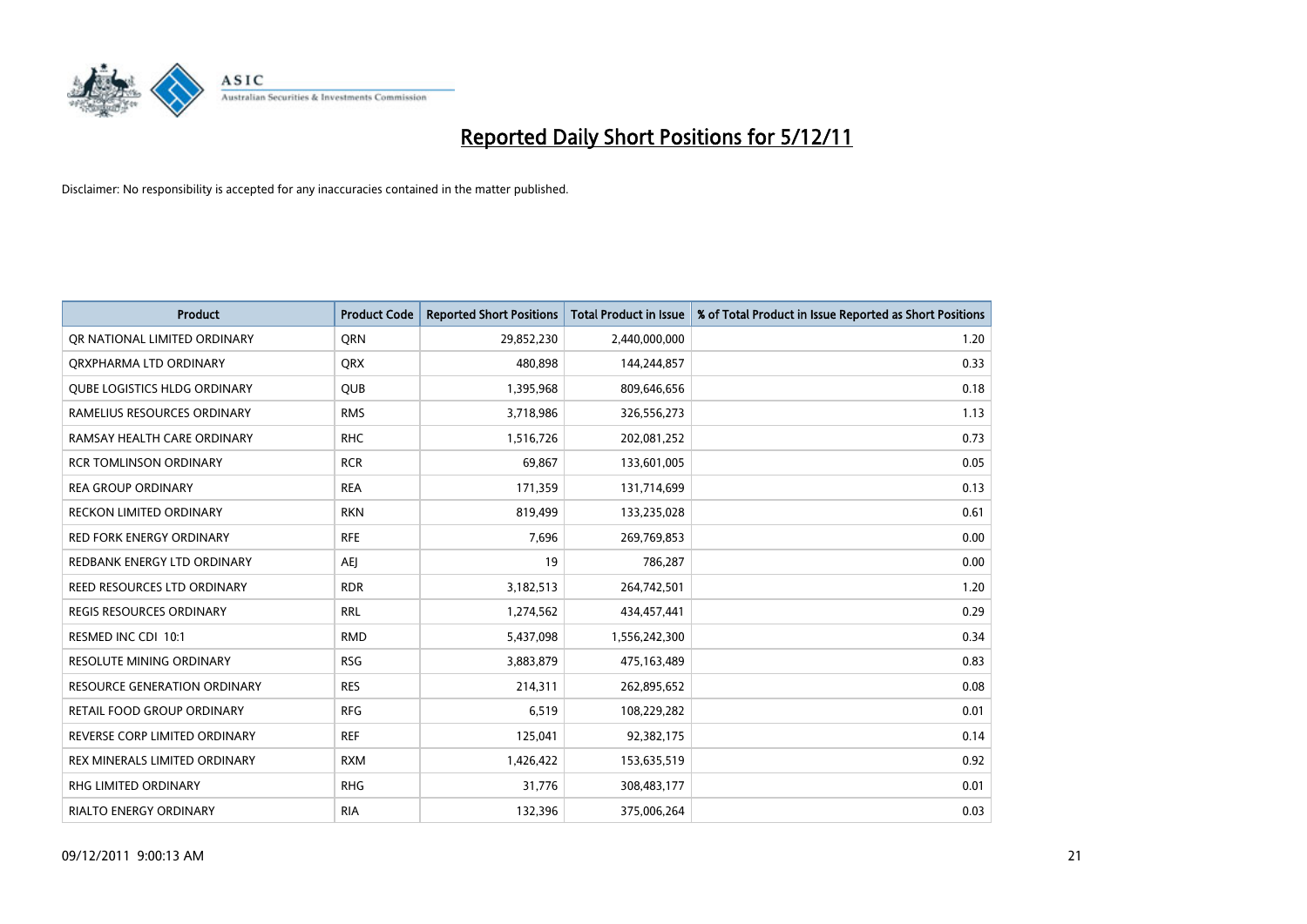

| <b>Product</b>                        | <b>Product Code</b> | <b>Reported Short Positions</b> | <b>Total Product in Issue</b> | % of Total Product in Issue Reported as Short Positions |
|---------------------------------------|---------------------|---------------------------------|-------------------------------|---------------------------------------------------------|
| RIO TINTO LIMITED ORDINARY            | <b>RIO</b>          | 26,046,433                      | 435,758,720                   | 5.98                                                    |
| RIVERCITY MOTORWAY STAPLED            | <b>RCY</b>          | 132,000                         | 957,010,115                   | 0.01                                                    |
| ROC OIL COMPANY ORDINARY              | <b>ROC</b>          | 2,352,947                       | 683,029,641                   | 0.33                                                    |
| ROYAL WOLF HOLDINGS ORDINARY          | <b>RWH</b>          | 60,000                          | 100,387,052                   | 0.06                                                    |
| SAI GLOBAL LIMITED ORDINARY           | SAI                 | 1,830,895                       | 202,259,037                   | 0.90                                                    |
| SALMAT LIMITED ORDINARY               | <b>SLM</b>          | 486,031                         | 159,802,174                   | 0.30                                                    |
| SAMSON OIL & GAS LTD ORDINARY         | <b>SSN</b>          | 291,672                         | 1,750,183,770                 | 0.01                                                    |
| SANDFIRE RESOURCES ORDINARY           | <b>SFR</b>          | 2,233,402                       | 150,879,969                   | 1.48                                                    |
| SANTOS LTD ORDINARY                   | <b>STO</b>          | 13,171,440                      | 941,523,332                   | 1.37                                                    |
| SARACEN MINERAL ORDINARY              | <b>SAR</b>          | 285,658                         | 593,883,240                   | 0.03                                                    |
| SEDGMAN LIMITED ORDINARY              | <b>SDM</b>          | 368,691                         | 212,215,619                   | 0.17                                                    |
| <b>SEEK LIMITED ORDINARY</b>          | <b>SEK</b>          | 14,964,632                      | 337,101,307                   | 4.45                                                    |
| SELECT HARVESTS ORDINARY              | <b>SHV</b>          | 15,833                          | 56,392,664                    | 0.03                                                    |
| SENETAS CORPORATION ORDINARY          | <b>SEN</b>          | 756,999                         | 463,105,195                   | 0.16                                                    |
| SENEX ENERGY LIMITED ORDINARY         | SXY                 | 1,661,351                       | 917,392,416                   | 0.19                                                    |
| SERVCORP LIMITED ORDINARY             | SRV                 | 26,183                          | 98,440,807                    | 0.03                                                    |
| SERVICE STREAM ORDINARY               | <b>SSM</b>          | 336,163                         | 283,418,867                   | 0.12                                                    |
| SEVEN GROUP HOLDINGS CONV. RED. PREF. | <b>SVWPA</b>        | 66,842                          | 4,963,640                     | 1.35                                                    |
| SEVEN GROUP HOLDINGS ORDINARY         | <b>SVW</b>          | 1,021,569                       | 306,410,281                   | 0.32                                                    |
| SEVEN WEST MEDIA LTD ORDINARY         | <b>SWM</b>          | 3,115,282                       | 645,719,542                   | 0.47                                                    |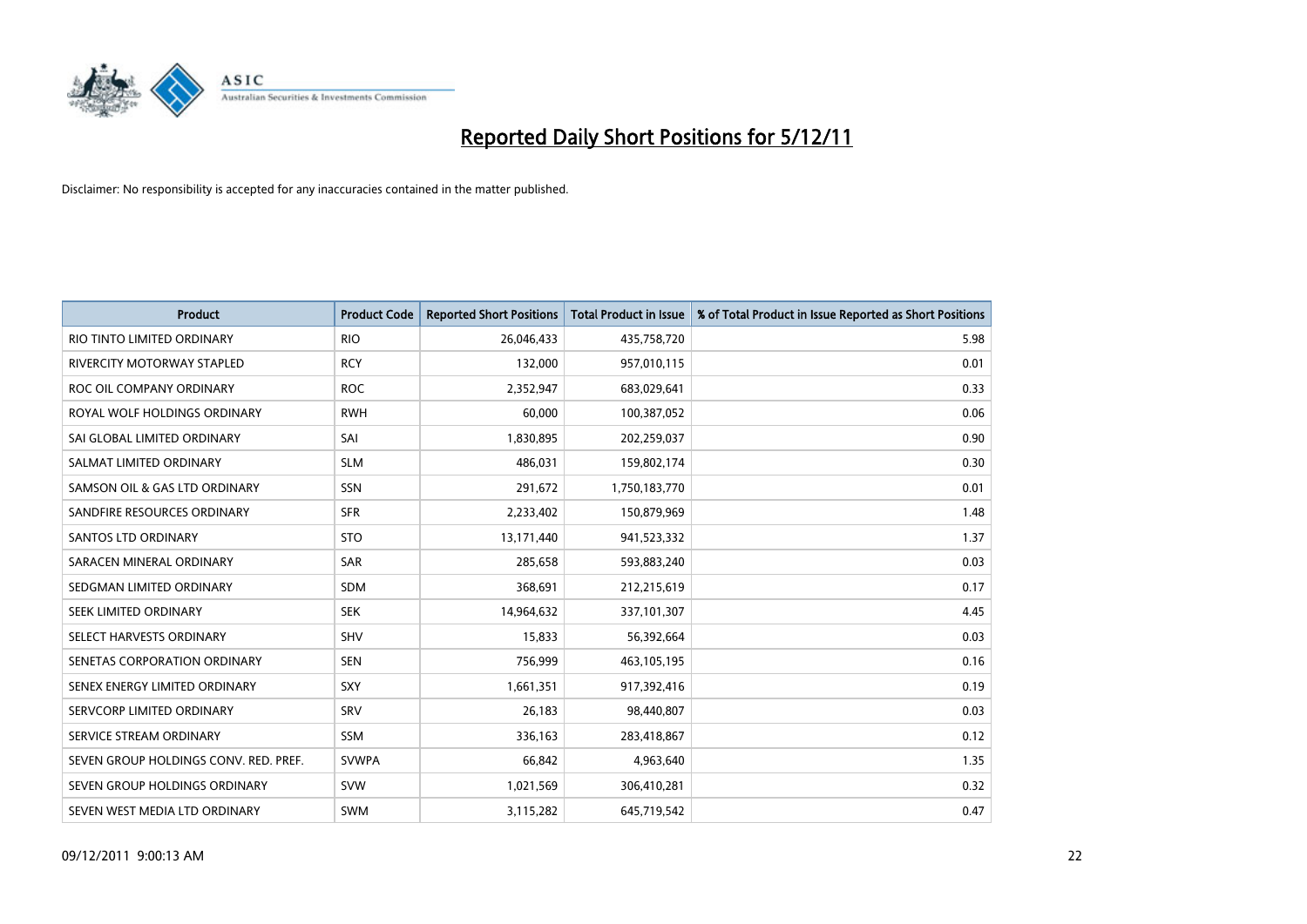

| <b>Product</b>                           | <b>Product Code</b> | <b>Reported Short Positions</b> | <b>Total Product in Issue</b> | % of Total Product in Issue Reported as Short Positions |
|------------------------------------------|---------------------|---------------------------------|-------------------------------|---------------------------------------------------------|
| SIGMA PHARMACEUTICAL ORDINARY            | <b>SIP</b>          | 12,718,331                      | 1,178,626,572                 | 1.07                                                    |
| SILEX SYSTEMS ORDINARY                   | <b>SLX</b>          | 496,918                         | 170,133,997                   | 0.28                                                    |
| SILVER LAKE RESOURCE ORDINARY            | <b>SLR</b>          | 1,921,917                       | 206,291,063                   | 0.91                                                    |
| SIMS METAL MGMT LTD ORDINARY             | SGM                 | 2,974,838                       | 207,193,497                   | 1.42                                                    |
| SINGAPORE TELECOMM. CHESS DEPOSITARY INT | <b>SGT</b>          | 6,129,605                       | 188,667,418                   | 3.26                                                    |
| SIPA RESOURCES LTD ORDINARY              | SRI                 | 123,000                         | 411,808,872                   | 0.03                                                    |
| SIRIUS RESOURCES NL ORDINARY             | <b>SIR</b>          | 82,500                          | 137,134,586                   | 0.06                                                    |
| SIRTEX MEDICAL ORDINARY                  | <b>SRX</b>          | 1,195                           | 55,768,136                    | 0.00                                                    |
| SKILLED GROUP LTD ORDINARY               | <b>SKE</b>          | 51,934                          | 233,403,776                   | 0.01                                                    |
| SKY CITY ENTERTAIN, ORDINARY             | <b>SKC</b>          | 9,856                           | 576,958,340                   | 0.00                                                    |
| SMS MANAGEMENT. ORDINARY                 | <b>SMX</b>          | 101,188                         | 68,290,180                    | 0.15                                                    |
| SONIC HEALTHCARE ORDINARY                | <b>SHL</b>          | 5,577,700                       | 389,969,875                   | 1.41                                                    |
| SOUL PATTINSON (W.H) ORDINARY            | SOL                 | 8,624                           | 238,640,580                   | 0.00                                                    |
| SOUTH BOULDER MINES ORDINARY             | <b>STB</b>          | 136,564                         | 87,115,688                    | 0.15                                                    |
| SP AUSNET STAPLED SECURITIES             | <b>SPN</b>          | 2,559,674                       | 2,850,932,204                 | 0.08                                                    |
| SPARK INFRASTRUCTURE STAPLED NOTE & UNIT | SKI                 | 16,354,197                      | 1,326,734,264                 | 1.23                                                    |
| SPDR 200 FUND ETF UNITS                  | <b>STW</b>          | 8                               | 51,878,556                    | 0.00                                                    |
| SPECIALTY FASHION ORDINARY               | <b>SFH</b>          | 644,816                         | 192,086,121                   | 0.34                                                    |
| SPOTLESS GROUP LTD ORDINARY              | <b>SPT</b>          | 1,030,434                       | 265,454,407                   | 0.39                                                    |
| ST BARBARA LIMITED ORDINARY              | <b>SBM</b>          | 6,866,357                       | 325,615,389                   | 2.11                                                    |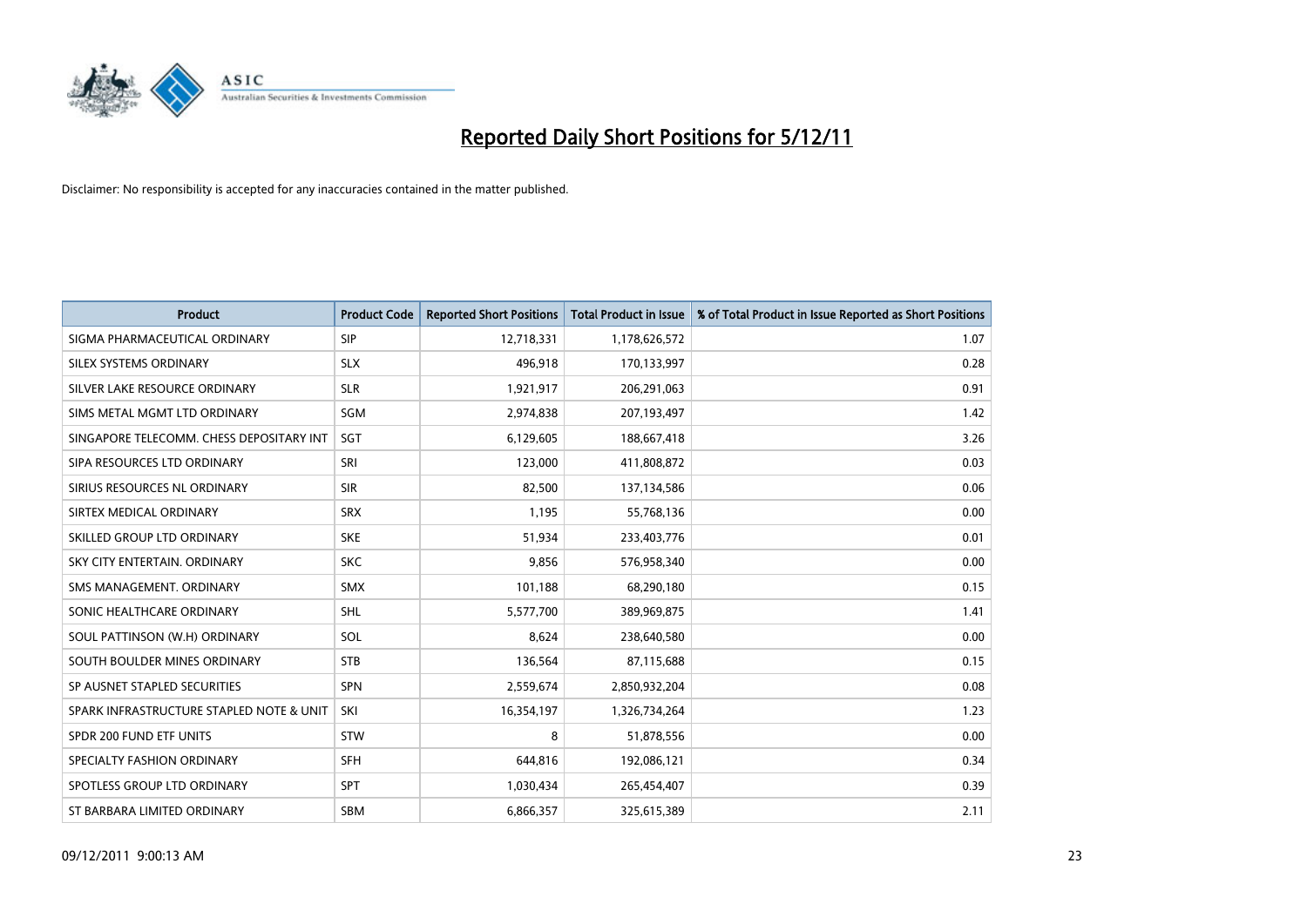

| <b>Product</b>                 | <b>Product Code</b> | <b>Reported Short Positions</b> | <b>Total Product in Issue</b> | % of Total Product in Issue Reported as Short Positions |
|--------------------------------|---------------------|---------------------------------|-------------------------------|---------------------------------------------------------|
| STAGING CONNECTIONS ORDINARY   | <b>STG</b>          | 2,917,189                       | 78,317,726                    | 3.72                                                    |
| STANMORE COAL LTD ORDINARY     | <b>SMR</b>          | 17,231                          | 89,791,402                    | 0.02                                                    |
| STARPHARMA HOLDINGS ORDINARY   | SPL                 | 1,778,621                       | 277,804,020                   | 0.63                                                    |
| STH AMERICAN COR LTD ORDINARY  | SAY                 | 9,200                           | 257,785,604                   | 0.00                                                    |
| STHN CROSS MEDIA ORDINARY      | <b>SXL</b>          | 3,614,582                       | 705,766,444                   | 0.51                                                    |
| STOCKLAND UNITS/ORD STAPLED    | SGP                 | 20,245,164                      | 2,320,649,791                 | 0.85                                                    |
| STRAITS RES LTD. ORDINARY      | <b>SRO</b>          | 495,246                         | 324,796,141                   | 0.15                                                    |
| STW COMMUNICATIONS ORDINARY    | SGN                 | 251,521                         | 363,403,799                   | 0.06                                                    |
| SUNCORP GROUP LTD ORDINARY     | <b>SUN</b>          | 10,235,656                      | 1,286,600,980                 | 0.77                                                    |
| SUNDANCE ENERGY ORDINARY       | <b>SEA</b>          | 143,430                         | 277,098,474                   | 0.05                                                    |
| SUNDANCE RESOURCES ORDINARY    | <b>SDL</b>          | 5,062,350                       | 2,916,422,169                 | 0.17                                                    |
| SUNLAND GROUP LTD ORDINARY     | <b>SDG</b>          | 26,203                          | 201,578,526                   | 0.01                                                    |
| SUPER RET REP LTD ORDINARY     | <b>SUL</b>          | 1,703,175                       | 194,734,593                   | 0.87                                                    |
| SWICK MINING ORDINARY          | <b>SWK</b>          | 1,548                           | 236,724,970                   | 0.00                                                    |
| SYMEX HOLDINGS ORDINARY        | <b>SYM</b>          | 6,633                           | 191,593,493                   | 0.00                                                    |
| TABCORP HOLDINGS LTD ORDINARY  | <b>TAH</b>          | 5,495,134                       | 712,805,880                   | 0.77                                                    |
| TALENT2 INTERNATION ORDINARY   | <b>TWO</b>          | $\overline{7}$                  | 147,402,201                   | 0.00                                                    |
| <b>TANAMI GOLD NL ORDINARY</b> | <b>TAM</b>          | 77,944                          | 260,997,677                   | 0.03                                                    |
| TAP OIL LIMITED ORDINARY       | <b>TAP</b>          | 3,118,009                       | 240,995,311                   | 1.30                                                    |
| TASSAL GROUP LIMITED ORDINARY  | <b>TGR</b>          | 96,606                          | 146,304,404                   | 0.06                                                    |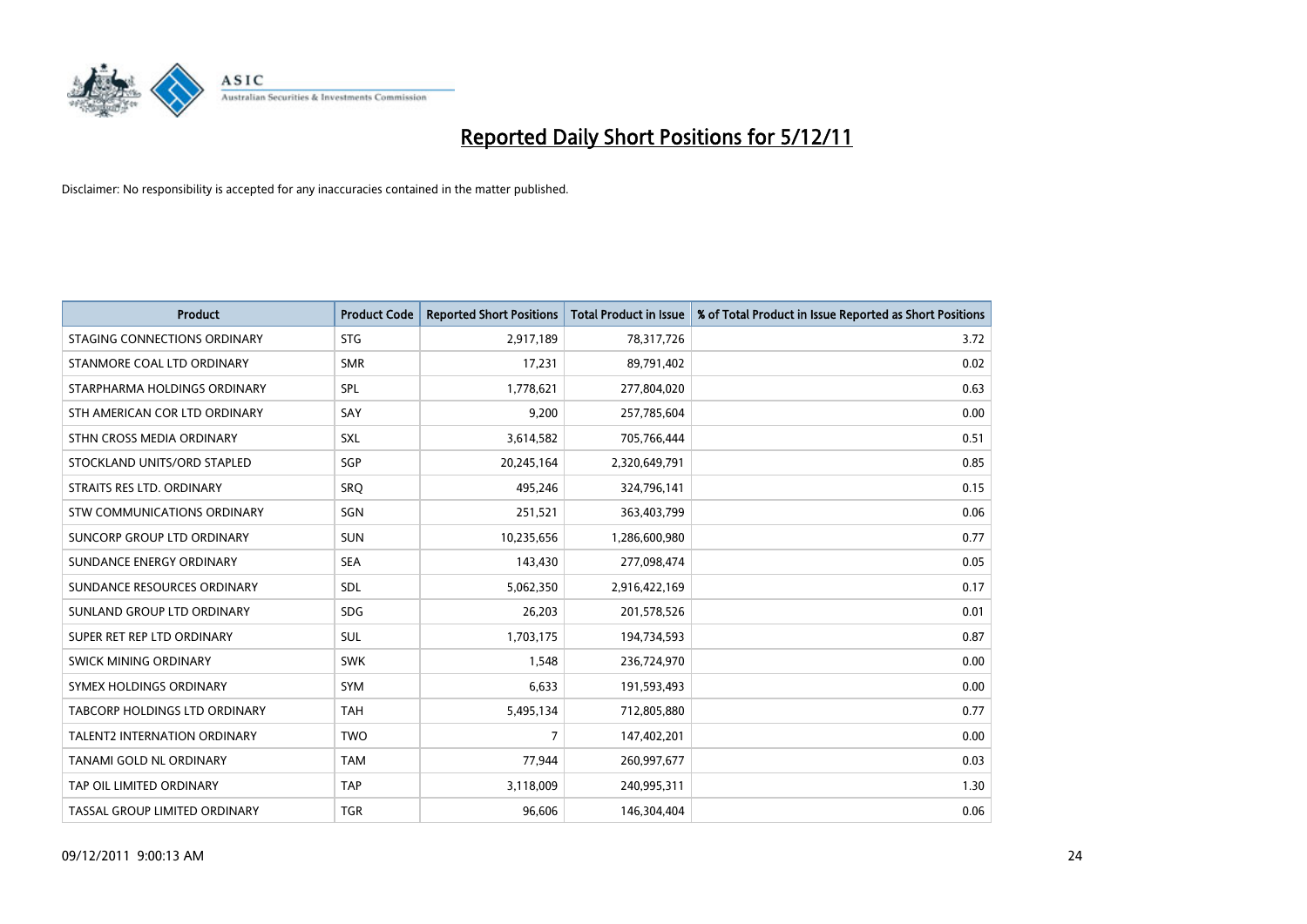

| <b>Product</b>                       | <b>Product Code</b> | <b>Reported Short Positions</b> | <b>Total Product in Issue</b> | % of Total Product in Issue Reported as Short Positions |
|--------------------------------------|---------------------|---------------------------------|-------------------------------|---------------------------------------------------------|
| <b>TATTS GROUP LTD ORDINARY</b>      | <b>TTS</b>          | 13,443,762                      | 1,340,758,701                 | 0.99                                                    |
| <b>TELECOM CORPORATION ORDINARY</b>  | <b>TEL</b>          | 9,384,404                       | 1,925,409,580                 | 0.47                                                    |
| <b>TELSTRA CORPORATION, ORDINARY</b> | <b>TLS</b>          | 35,143,822                      | 12,443,074,357                | 0.27                                                    |
| TEN NETWORK HOLDINGS ORDINARY        | <b>TEN</b>          | 46,631,247                      | 1,045,236,720                 | 4.46                                                    |
| TERANGA GOLD CORP CDI 1:1            | <b>TGZ</b>          | 225,367                         | 153,870,012                   | 0.14                                                    |
| TFS CORPORATION LTD ORDINARY         | <b>TFC</b>          | 92,507                          | 279,621,829                   | 0.03                                                    |
| THAKRAL HOLDINGS GRP ORDINARY/UNIT   | <b>THG</b>          | 2                               | 585,365,014                   | 0.00                                                    |
| THE REJECT SHOP ORDINARY             | <b>TRS</b>          | 1,552,981                       | 26,071,170                    | 5.94                                                    |
| THOR MINING PLC CHESS DEPOSITARY 1:1 | <b>THR</b>          | 2,307                           | 222,489,120                   | 0.00                                                    |
| THORN GROUP LIMITED ORDINARY         | <b>TGA</b>          | 71,789                          | 146,091,970                   | 0.04                                                    |
| <b>TIGER RESOURCES ORDINARY</b>      | <b>TGS</b>          | 3,262,752                       | 671,110,549                   | 0.47                                                    |
| <b>TISHMAN SPEYER UNITS</b>          | <b>TSO</b>          | 41,524                          | 338,440,904                   | 0.01                                                    |
| TNG LIMITED ORDINARY                 | <b>TNG</b>          | 4.321                           | 284,803,062                   | 0.00                                                    |
| TOLL HOLDINGS LTD ORDINARY           | <b>TOL</b>          | 23,005,984                      | 717,133,875                   | 3.20                                                    |
| TORO ENERGY LIMITED ORDINARY         | <b>TOE</b>          | 35,404                          | 975,436,676                   | 0.00                                                    |
| <b>TOWER LIMITED ORDINARY</b>        | <b>TWR</b>          | 689,519                         | 265,176,580                   | 0.26                                                    |
| <b>TOX FREE SOLUTIONS ORDINARY</b>   | <b>TOX</b>          | 15,801                          | 97,626,882                    | 0.01                                                    |
| TPG TELECOM LIMITED ORDINARY         | <b>TPM</b>          | 3,495,625                       | 793,808,141                   | 0.42                                                    |
| <b>TRANSFIELD SERVICES ORDINARY</b>  | <b>TSE</b>          | 4,284,462                       | 547,441,639                   | 0.77                                                    |
| TRANSPACIFIC INDUST, ORDINARY        | <b>TPI</b>          | 4,910,930                       | 1,578,209,025                 | 0.31                                                    |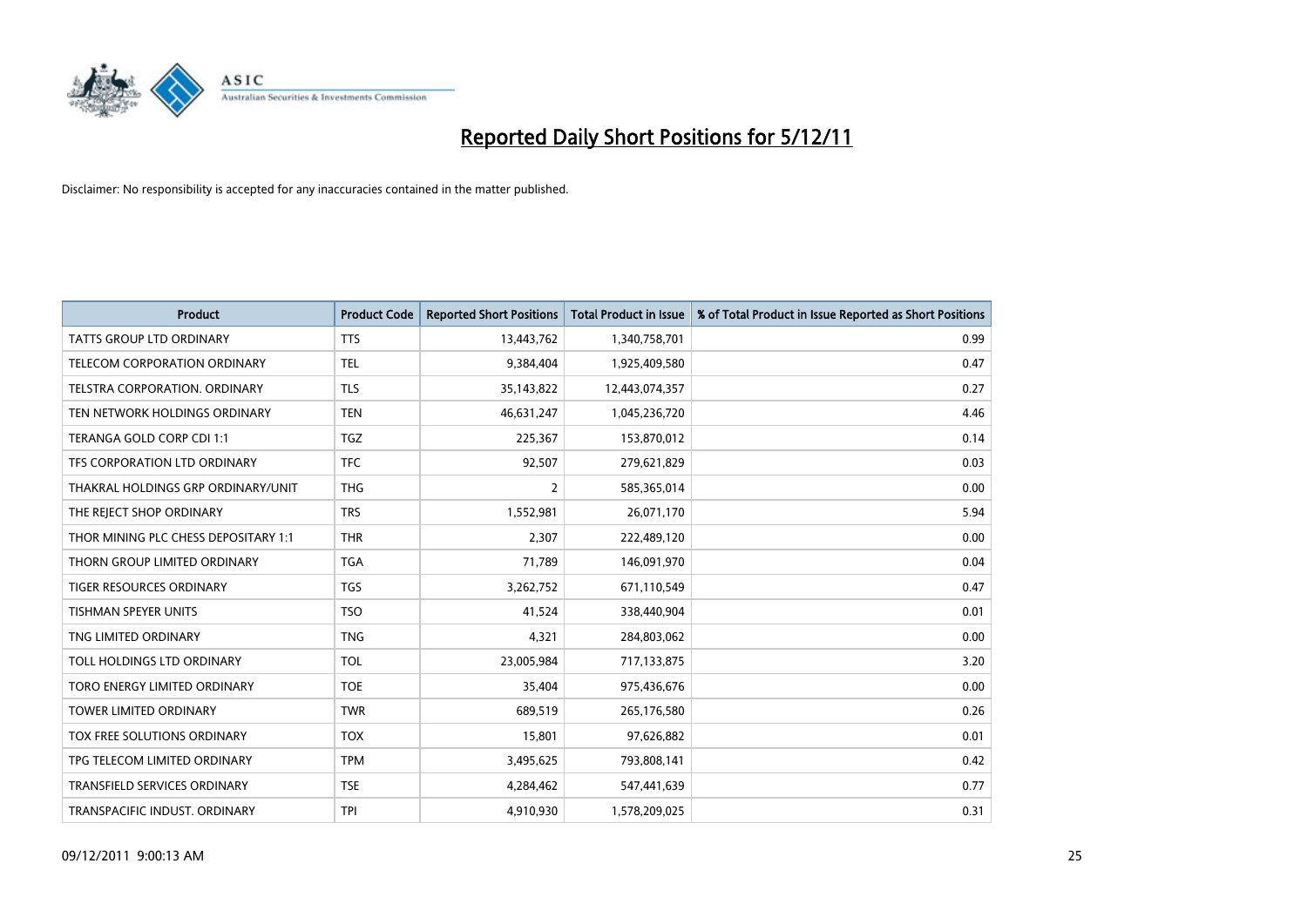

| <b>Product</b>                          | <b>Product Code</b> | <b>Reported Short Positions</b> | <b>Total Product in Issue</b> | % of Total Product in Issue Reported as Short Positions |
|-----------------------------------------|---------------------|---------------------------------|-------------------------------|---------------------------------------------------------|
| TRANSURBAN GROUP TRIPLE STAPLED SEC.    | <b>TCL</b>          | 5,732,852                       | 1,451,447,154                 | 0.38                                                    |
| TREASURY WINE ESTATE ORDINARY           | <b>TWE</b>          | 12,481,956                      | 647,227,144                   | 1.91                                                    |
| <b>TRINITY GROUP STAPLED SECURITIES</b> | <b>TCQ</b>          | 3,419                           | 193,235,631                   | 0.00                                                    |
| TROY RESOURCES NL ORDINARY              | <b>TRY</b>          | 211,813                         | 88,499,823                    | 0.22                                                    |
| <b>UGL LIMITED ORDINARY</b>             | UGL                 | 4,538,859                       | 166,047,171                   | 2.73                                                    |
| UNILIFE CORPORATION CDI 6:1             | <b>UNS</b>          | 211,172                         | 260,848,758                   | 0.08                                                    |
| UXC LIMITED ORDINARY                    | <b>UXC</b>          | 10.851                          | 306,933,250                   | 0.00                                                    |
| <b>VDM GROUP LIMITED ORDINARY</b>       | <b>VMG</b>          | 11,116                          | 932,485,103                   | 0.00                                                    |
| <b>VENTURE MINERALS ORDINARY</b>        | <b>VMS</b>          | 335,223                         | 221,093,592                   | 0.14                                                    |
| <b>VIEW RESOURCES LTD ORDINARY</b>      | <b>VRE</b>          | 1,760                           | 881,953,670                   | 0.00                                                    |
| <b>VILLAGE ROADSHOW LTD ORDINARY</b>    | <b>VRL</b>          | 702                             | 151,484,285                   | 0.00                                                    |
| <b>VIRGIN BLUE HOLDINGS ORDINARY</b>    | <b>VBA</b>          | 24,172,929                      | 2,210,197,600                 | 1.08                                                    |
| <b>VITA GROUP LTD ORDINARY</b>          | <b>VTG</b>          | 75,190                          | 142,499,800                   | 0.05                                                    |
| VITERRA INC CDI 1:1                     | <b>VTA</b>          | 3,828                           | 68,629,939                    | 0.01                                                    |
| VNGD AUS PROP SEC ETF UNITS             | <b>VAP</b>          | 59,077                          | 380,374                       | 15.53                                                   |
| <b>WATPAC LIMITED ORDINARY</b>          | <b>WTP</b>          | 16,461                          | 185,160,973                   | 0.00                                                    |
| <b>WDS LIMITED ORDINARY</b>             | <b>WDS</b>          | 701                             | 144,740,614                   | 0.00                                                    |
| WEBIET LIMITED ORDINARY                 | <b>WEB</b>          | 52,512                          | 73,180,426                    | 0.07                                                    |
| <b>WESFARMERS LIMITED ORDINARY</b>      | <b>WES</b>          | 37,576,772                      | 1,005,896,289                 | 3.74                                                    |
| WESFARMERS LIMITED PARTIALLY PROTECTED  | <b>WESN</b>         | 65,214                          | 151,175,873                   | 0.04                                                    |